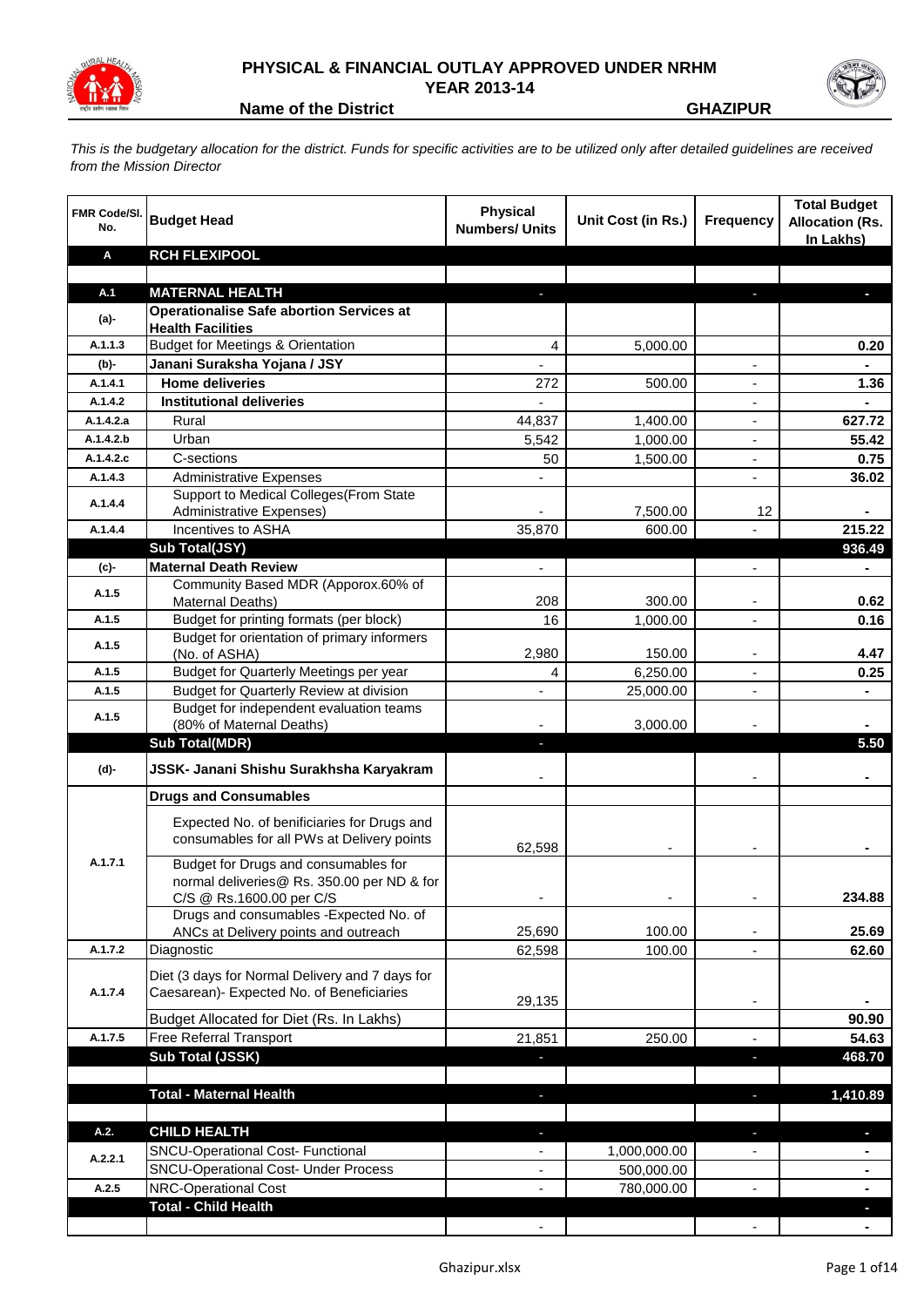| FMR Code/SI.<br>No. | <b>Budget Head</b>                                                                         | <b>Physical</b><br><b>Numbers/ Units</b> | Unit Cost (in Rs.)      | Frequency                                  | <b>Total Budget</b><br><b>Allocation (Rs.</b><br>In Lakhs) |
|---------------------|--------------------------------------------------------------------------------------------|------------------------------------------|-------------------------|--------------------------------------------|------------------------------------------------------------|
| A.3                 | <b>FAMILY PLANNING</b>                                                                     |                                          |                         | ٠                                          |                                                            |
| A.3.1               | <b>Terminal/Limiting Methods</b>                                                           |                                          |                         |                                            |                                                            |
|                     | Orientation workshop, dissemination of                                                     |                                          |                         |                                            |                                                            |
| A.3.1.1             | manuals on FP standards & quality<br>assurance of sterilisation services, fixed day        |                                          |                         |                                            |                                                            |
|                     | planning meeting                                                                           | 1                                        | 25,000.00               |                                            | 0.25                                                       |
| A.3.1.2             | Female Sterilisation Camps Proposed                                                        | 272                                      | 2,000.00                |                                            | 5.44                                                       |
| A.3.1.3             | <b>NSV Camps Proposed</b>                                                                  | 2                                        | 3,500.00                | $\blacksquare$                             | 0.07                                                       |
| A.3.1.4             | <b>Compensation for Female Sterilisation</b>                                               | 12,304                                   | 1,000.00                | $\blacksquare$                             | 123.04                                                     |
| A.3.1.5             | Compensation for male sterilization/NSV                                                    |                                          |                         |                                            |                                                            |
|                     | Acceptance                                                                                 | 28                                       | 1,500.00                | $\overline{a}$                             | 0.42                                                       |
|                     | Orientation Workshop on accreditation of                                                   |                                          |                         |                                            |                                                            |
| A.3.1.6             | private providers to provide sterilization<br>services                                     | 1                                        | 10,000.00               | $\blacksquare$                             | 0.10                                                       |
| A.3.2               | <b>Spacing Methods</b>                                                                     |                                          |                         |                                            |                                                            |
|                     | IUD services at health facilities (including                                               |                                          |                         |                                            |                                                            |
| A.3.2.2             | fixed day services at Sub Centres-L1)                                                      | 75                                       | 3,000.00                |                                            | 2.25                                                       |
|                     | IUD services at health facilities (including                                               |                                          |                         |                                            |                                                            |
| A.3.2.3             | fixed day services at Sub Centre-L1 ) No. of                                               |                                          |                         |                                            |                                                            |
|                     | <b>IUCD</b> insertions                                                                     | 11,428                                   | 20.00                   |                                            | 2.29                                                       |
|                     | POL for Family Planning/ Others (including                                                 |                                          |                         |                                            |                                                            |
| A.3.3               | additional mobility support to surgeon's team                                              |                                          |                         |                                            |                                                            |
|                     | if req)-Budget given according to total nos.<br>of Female Sterilization Camps.             |                                          |                         |                                            |                                                            |
|                     |                                                                                            | 272                                      | 1,000.00                |                                            | 2.72                                                       |
| A.3.5.2             | <b>Performance rewards</b>                                                                 |                                          |                         |                                            |                                                            |
|                     | Division level: Rs. 11.25 Lakh @ Rs.                                                       |                                          |                         |                                            |                                                            |
|                     | 62,500/- per division (Rs.20,000 for 1st, Rs.                                              |                                          |                         |                                            |                                                            |
|                     | 15,000 for 2nd and Rs. 10,000 for 3rd                                                      |                                          |                         |                                            |                                                            |
|                     | position for best performing tubectomy                                                     |                                          |                         |                                            |                                                            |
|                     | surgeon at each division, Rs. 15,000 for best<br>performing NSV surgeon, and Rs.2000/- for |                                          |                         |                                            |                                                            |
|                     | best SN and Rs.500/- for best ANM).                                                        |                                          |                         |                                            |                                                            |
|                     |                                                                                            |                                          | 62,500.00               |                                            |                                                            |
| A.3.5.3             | <b>World Population Day' celebration</b><br>For District level activities                  | $\mathbf{r}$                             |                         | $\blacksquare$                             | $\blacksquare$                                             |
|                     | For Block level activities                                                                 | 1<br>16                                  | 100,000.00<br>10,000.00 | $\overline{\phantom{a}}$<br>$\blacksquare$ | 1.00<br>1.60                                               |
| A.3.5.4             | Other strategies/ activities                                                               |                                          |                         |                                            |                                                            |
|                     | Orientation of district nodal officers for                                                 |                                          |                         |                                            |                                                            |
| A.3.5.4.2           | change in FP Beema Policy-No. of                                                           |                                          |                         |                                            |                                                            |
|                     | Workshops                                                                                  |                                          | 10,000.00               |                                            | 0.10                                                       |
|                     | <b>Total -Family Planning</b>                                                              |                                          |                         |                                            | 139.28                                                     |
|                     |                                                                                            |                                          |                         |                                            |                                                            |
| A.4                 | <b>ADOLESCENT REPRODUCTIVE AND</b>                                                         |                                          |                         |                                            |                                                            |
| A.4.1.4             | <b>SEXUAL HEALTH / ARSH</b><br><b>Operating Expenses</b>                                   |                                          |                         |                                            |                                                            |
|                     | For Existing Clinics                                                                       |                                          | 2,500.00                | 12                                         |                                                            |
| A.4.2               | <b>School Health programme</b>                                                             |                                          |                         |                                            |                                                            |
|                     | Dissemination of Guidelines for School                                                     |                                          |                         |                                            |                                                            |
| A.4.2.1             | Health Programme (14 Nos. for each Block                                                   |                                          |                         |                                            |                                                            |
|                     | and 7 Nos. for District Level)                                                             | 231                                      | 75.00                   | 1                                          | 0.17                                                       |
| A.4.2.2             | Convergence Meeting at Block level (Twice                                                  |                                          |                         |                                            |                                                            |
|                     | in a year)                                                                                 | 16                                       | 2,500.00                | 2                                          | 0.80                                                       |
| A.4.2.3             | Mobility Support (For Block Level)                                                         | 16                                       | 25,000.00               | 6                                          | 24.00                                                      |
| A.4.3               | Other strategies/activities                                                                |                                          |                         |                                            |                                                            |
| A.4.3.2             | <b>Menstrual Hygiene</b><br>No.of Blocks                                                   |                                          |                         |                                            |                                                            |
|                     | No.of ASHAs                                                                                |                                          |                         |                                            |                                                            |
|                     | One Planning & Sensitization meeting at                                                    |                                          |                         |                                            |                                                            |
|                     | Dist.level @Rs.5000/-meeting                                                               |                                          | 5,000.00                |                                            |                                                            |
|                     | One Review & Refresher meeting at                                                          |                                          |                         |                                            |                                                            |
|                     | Dist.level @Rs.5000/-meeting                                                               |                                          | 5,000.00                |                                            |                                                            |
|                     | Reporting Register for District & Blocks                                                   |                                          |                         |                                            |                                                            |
|                     | @Rs.30/-register                                                                           |                                          | 30.00                   |                                            |                                                            |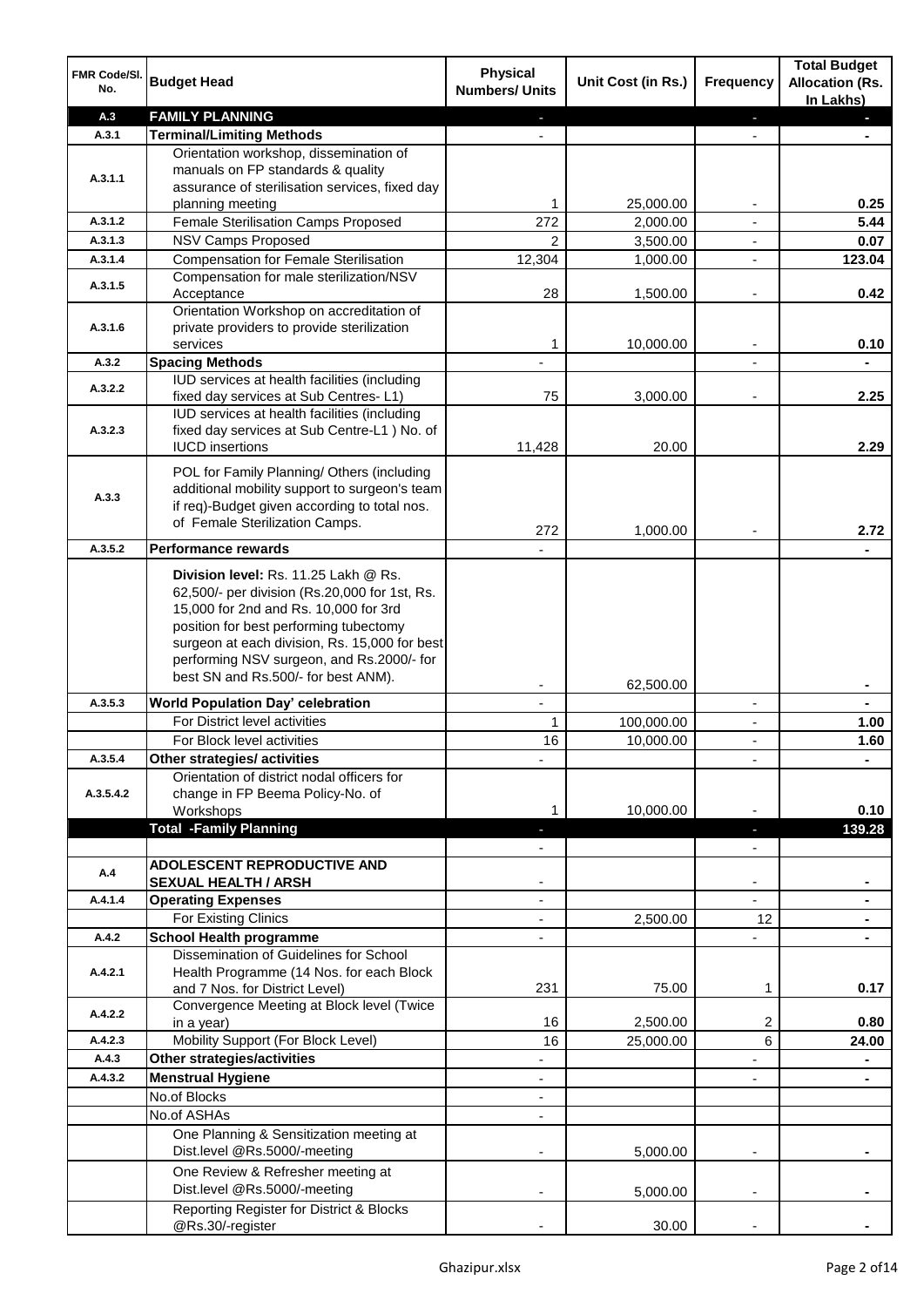| FMR Code/SI.<br>No. | <b>Budget Head</b>                                                                                                                               | <b>Physical</b><br><b>Numbers/ Units</b> | Unit Cost (in Rs.)     | Frequency         | <b>Total Budget</b><br><b>Allocation (Rs.</b><br>In Lakhs) |
|---------------------|--------------------------------------------------------------------------------------------------------------------------------------------------|------------------------------------------|------------------------|-------------------|------------------------------------------------------------|
|                     | Reporting Register for ASHA @Rs.30/-registe                                                                                                      |                                          | 30.00                  | $\overline{a}$    |                                                            |
|                     | Storage Almirahs for District & Blocks                                                                                                           |                                          |                        |                   |                                                            |
|                     | @Rs.5000/- Almirahs                                                                                                                              |                                          | 5,000.00               |                   |                                                            |
|                     | 2 Flex banner with hanging rod per<br>block/Dist.@Rs.500/-banner                                                                                 |                                          | 500.00                 |                   |                                                            |
|                     | <b>Sub-total ARSH</b>                                                                                                                            |                                          |                        | ı.                | 24.97                                                      |
|                     |                                                                                                                                                  |                                          |                        |                   |                                                            |
| A.5                 | <b>URBAN RCH (focus on Urban slums)</b>                                                                                                          |                                          |                        | J,                |                                                            |
| A.5.2               | Human Resource for Urban Health                                                                                                                  |                                          |                        |                   |                                                            |
| A.5.2.1             | Doctors/Mos                                                                                                                                      | 2                                        | 36,000.00              | 6                 | 4.32                                                       |
| A.5.2.4             | <b>ANM</b>                                                                                                                                       | $\overline{2}$                           | 9,900.00               | 6                 | 1.19                                                       |
| A.5.2.5             | <b>Staff Nurse</b>                                                                                                                               | $\overline{2}$                           | 16,500.00              | 6                 | 1.98                                                       |
| A.5.2.12            | Sweeper cum Choukidar                                                                                                                            | $\overline{2}$                           | 4,950.00               | 6                 | 0.59                                                       |
| A.5.3               | Operating expenses for UHP and UHC                                                                                                               |                                          |                        |                   |                                                            |
|                     | Rent @7000/Month/Centre                                                                                                                          | $\overline{c}$                           | 7,000.00               | 6                 | 0.84                                                       |
|                     | Telephone Bills @ 1000/Month/Centre                                                                                                              | $\overline{c}$                           | 1,000.00               | 6                 | 0.12                                                       |
|                     | Electricity Bills @ 1500/Month/Centre                                                                                                            | $\overline{c}$                           | 1,500.00               | 6                 | 0.18                                                       |
|                     | Contingency @ 500/Month/Centre                                                                                                                   | $\overline{c}$                           | 500.00                 | 6                 | 0.06                                                       |
|                     | <b>Total- Urban Health</b>                                                                                                                       |                                          |                        | Е                 | 9.28                                                       |
|                     |                                                                                                                                                  |                                          |                        |                   |                                                            |
| A.7                 | <b>PNDT Activities</b>                                                                                                                           |                                          |                        |                   |                                                            |
| A.7.1               | <b>Support to PC-PNDT Cells</b>                                                                                                                  |                                          |                        |                   |                                                            |
|                     | <b>Divisional Level</b>                                                                                                                          | $\overline{\phantom{a}}$                 |                        |                   |                                                            |
|                     | Remuneration of Data Assistant (At Each<br>Division PC-PNDT Cell)                                                                                |                                          | 17,000.00              | 12                |                                                            |
|                     | Contingency for the operation of cell @<br>Rs.20000/-                                                                                            |                                          | 20,000.00              | 1                 |                                                            |
|                     | One time office setup cost @ Rs.100000/-                                                                                                         | $\blacksquare$                           | 100,000.00             | 1                 |                                                            |
|                     | <b>District Level</b>                                                                                                                            |                                          |                        |                   |                                                            |
|                     | Remuneration of Data Entry Operator (At<br>Each District PC-PNDT Cell)                                                                           | 1                                        | 10,000.00              | 12                | 1.20                                                       |
|                     | Contingency for the operation of cell @                                                                                                          |                                          |                        |                   |                                                            |
|                     | Rs.20000/-<br>One time office setup cost @ Rs. 50000/-                                                                                           | 1<br>$\mathbf{1}$                        | 20,000.00<br>50,000.00 | 1<br>$\mathbf{1}$ | 0.20<br>0.50                                               |
| A.7.2               | <b>Other PNDT activities</b>                                                                                                                     |                                          |                        |                   | $\blacksquare$                                             |
| A.7.2.3             | Visit of division level inspection committees (<br>TA/DA of Additional Director will be incurred<br>from this amount) @ Rs.30000 for 10 visit in |                                          |                        |                   |                                                            |
| A.7.2.8             | a year<br>Orientation of members of the district<br>advisory committees at Division Levels (No.                                                  |                                          | 3,000.00               | 10                |                                                            |
|                     | of Workshops)<br>District Level Sensitization (No. of                                                                                            | ٠                                        | 25,000.00              | 1                 |                                                            |
| A.7.2.10            | Workshops)                                                                                                                                       | 1                                        | 10,000.00              |                   | 0.10                                                       |
|                     | <b>Total-PC-PNDT</b>                                                                                                                             |                                          |                        |                   | 2.00                                                       |
| A.8                 | <b>Human Resources</b>                                                                                                                           |                                          |                        | ٠                 | ٠                                                          |
| A.8.1               | <b>Contractual Staff &amp; Services</b>                                                                                                          |                                          |                        |                   |                                                            |
| A.8.1.1.1.f         | Honoraria for ANMs at Sub Centres                                                                                                                | 215                                      | 10,000.00              | 6                 | 129.00                                                     |
| A.8.1.1.2.f         | Honoraria for Staff Nurses - SNCU                                                                                                                |                                          | 16,500.00              | 6                 |                                                            |
| A.8.1.1.2.f         | Honoraria for Staff Nurses -NRC                                                                                                                  | $\overline{\phantom{a}}$                 | 16,500.00              | 6                 | $\blacksquare$                                             |
| A.8.1.2.1           | Honoraria for Laboratory Technicians                                                                                                             | ÷,                                       | 11,880.00              | 6                 | $\blacksquare$                                             |
| A.8.1.3.5.d         | Honoraria for Paediatricians- Child Health                                                                                                       | ÷,                                       | 48,000.00              | 6                 |                                                            |
| A.8.1.3.7           | Honoraria for Dental Doctors                                                                                                                     |                                          | 35,000.00              | 6                 |                                                            |
| A.8.1.5.8           | Honoraria for M.O.(Training Coordinators for<br>training NRCs/SNCUs)                                                                             |                                          | 36,000.00              | 6                 |                                                            |
| A.8.1.7.2           | Honoraria for X-Ray Technicians                                                                                                                  | $\overline{\mathbf{c}}$                  | 11,800.00              | 6                 | 1.42                                                       |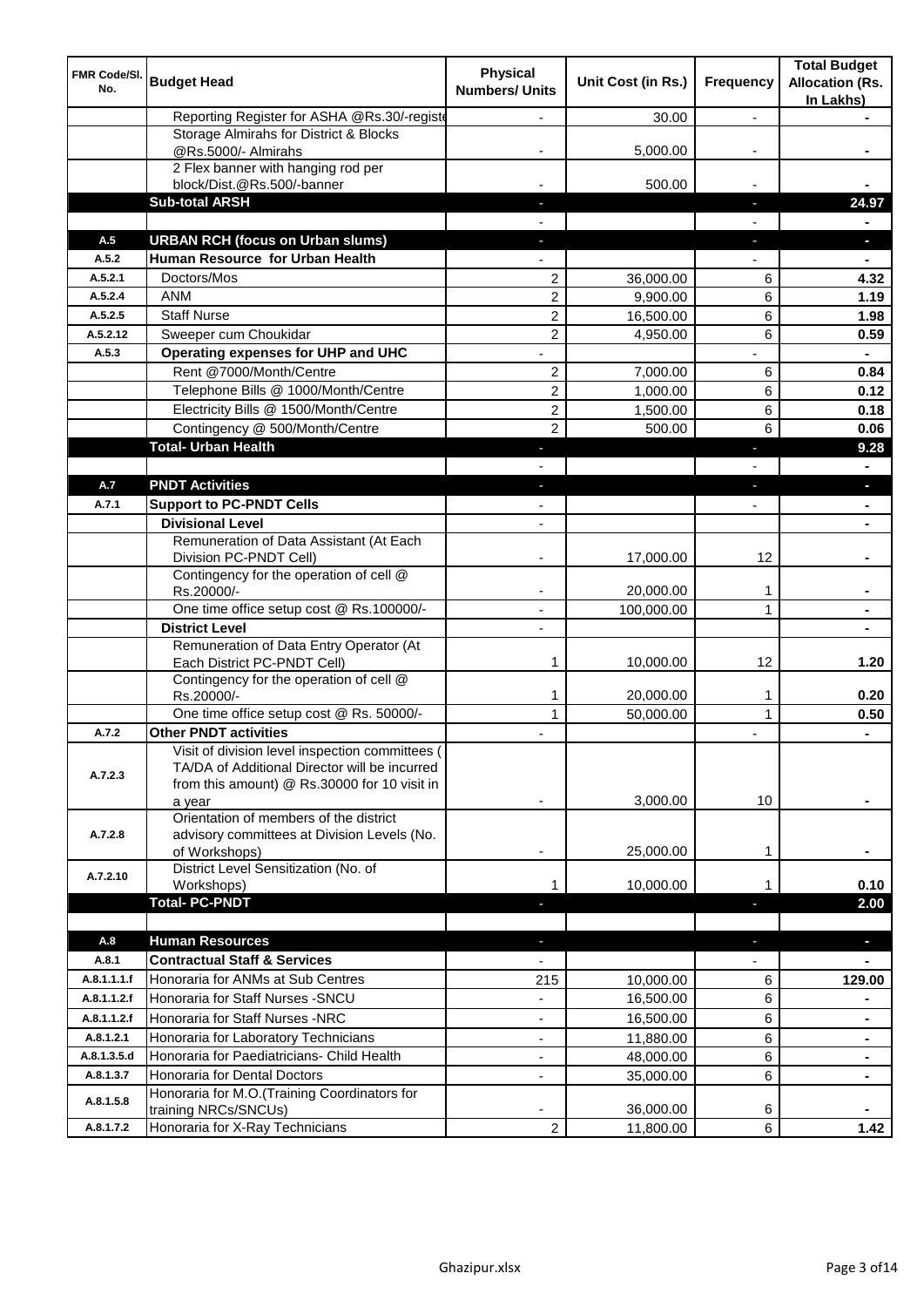| <b>FMR Code/SI.</b><br>No. | <b>Budget Head</b>                                                                    | <b>Physical</b><br><b>Numbers/ Units</b> | Unit Cost (in Rs.)       | Frequency                | <b>Total Budget</b><br><b>Allocation (Rs.</b><br>In Lakhs) |
|----------------------------|---------------------------------------------------------------------------------------|------------------------------------------|--------------------------|--------------------------|------------------------------------------------------------|
| A.8.1.7.4                  | <b>School Health Teams (Exclusively for SH)</b>                                       |                                          |                          | $\overline{a}$           |                                                            |
| A.8.1.7.4.a                | <b>Honoraria for Medical Officers</b>                                                 |                                          |                          |                          |                                                            |
|                            | No. of MBBS Doctors-Existing                                                          | $\overline{2}$                           | 36,000.00                | 6                        | 4.32                                                       |
|                            | No. of MBBS Doctors-New                                                               | 14                                       | 36,000.00                | 2                        | 10.08                                                      |
|                            | No. of BDS Doctors-Existing                                                           | 3                                        | 35,000.00                | 6                        | 6.30                                                       |
|                            | No. of AYUSH Doctors-Existing                                                         |                                          | 24,000.00                | 6                        |                                                            |
|                            | No. of AYUSH Doctors-New                                                              | 32                                       | 24,000.00                | 2                        | 15.36                                                      |
| A.8.1.7.4.b                | <b>Honoraria for Physiotherapists</b>                                                 | 3                                        | 11,880.00                | 6                        | 2.14                                                       |
| A.8.1.7.4.c                | <b>Honoraria for Dental Hygienists</b>                                                |                                          | 11,880.00                | 6                        |                                                            |
| A.8.1.7.4.d                | <b>Honoraria for Ophthalmic Assistants</b>                                            |                                          | 11,880.00                | 6                        | $\blacksquare$                                             |
|                            | Honoraria for Staff Nurses/GNMs-Existing                                              |                                          | 16,500.00                | 6                        |                                                            |
| A.8.1.7.4.e                | Honoraria for Staff Nurses/GNMs-New                                                   | $\overline{7}$                           | 16,500.00                | $\overline{2}$           | 2.31                                                       |
|                            | Honoraria for ANMs-Existing                                                           |                                          | 10,000.00                | 6                        |                                                            |
| A.8.1.7.4.g                | Honoraria for ANMs-New                                                                | 25                                       | 10,000.00                | $\overline{2}$           | 5.00                                                       |
|                            | Honoraria for FP Counsellors(@ Rs.9300/-                                              |                                          |                          |                          |                                                            |
| A.8.1.7.5.1                | (Rs.9000/-Honoraria and 300/-for                                                      |                                          |                          |                          |                                                            |
|                            | communication support)                                                                | 12                                       | 9,300.00                 | 6                        | 6.70                                                       |
| A.8.1.7.5.2                | <b>Honoraria for ARSH Counsellors</b>                                                 |                                          | 12,000.00                | 6                        | $\blacksquare$                                             |
| A.8.1.7.5.4                | <b>Honoraria for Nutritionist-NRC</b>                                                 | $\overline{\phantom{0}}$                 | 15,000.00                | 6                        | $\blacksquare$                                             |
|                            | <b>Honoraria for Staff under Routine</b>                                              |                                          |                          |                          |                                                            |
|                            | <b>Immunization</b>                                                                   |                                          |                          |                          |                                                            |
|                            | Refrigerator Mechanics-District Level                                                 | 1                                        | 16,500.00                | 6                        | 0.99                                                       |
| A.8.1.7.7                  | Cold Chain Handlers-District Level                                                    | $\mathbf{1}$                             | 9,900.00                 | 6                        | 0.59                                                       |
|                            | Vaccine Store Keepers-Division Level                                                  | ä,                                       | 22,000.00                | 6                        | $\blacksquare$                                             |
|                            | Refrigerator Mechanics-Division Level                                                 |                                          | 16,500.00                | 6                        | $\blacksquare$                                             |
|                            | Vaccine Van Drivers-Division Level                                                    | ÷,                                       | 16,500.00                | 6                        | ٠                                                          |
|                            | Cold Chain Handlers-Division Level                                                    |                                          | 9,900.00                 | 6                        |                                                            |
| A.8.1.9                    | <b>Honoraria for Data Entry Operators</b>                                             | $\overline{c}$                           | 8,800.00                 | 6                        | 1.06                                                       |
| A.8.1.11.f                 | <b>Honoraria for Caretakers-NRC</b>                                                   | ÷,                                       | 4,000.00                 | 6                        |                                                            |
| A.8.1.11.f                 | <b>Honoraria for Cooks-NRC</b>                                                        |                                          | 5,000.00                 | 6                        |                                                            |
|                            | <b>TOTAL - HUMAN RESOURCE</b>                                                         |                                          |                          |                          | 185.26                                                     |
|                            |                                                                                       |                                          |                          |                          |                                                            |
| A.9                        | <b>TRAINING</b>                                                                       | ٠                                        |                          | ٠                        | p                                                          |
|                            |                                                                                       |                                          |                          |                          |                                                            |
| A.9.3                      | <b>Maternal Health Training</b>                                                       |                                          |                          |                          |                                                            |
| A.9.3.1                    | <b>Skilled Attendance at Birth / SBA</b>                                              | ÷,                                       |                          | $\overline{\phantom{a}}$ | $\blacksquare$                                             |
| A.9.3.1.1                  | Setting up of SBA Training Centres                                                    | 1                                        | 25,000.00                | ٠                        | 0.25                                                       |
|                            | <b>Training of Staff Nurses in SBA</b>                                                | $\overline{\phantom{0}}$                 |                          | $\overline{\phantom{a}}$ |                                                            |
| A.9.3.1.4                  | Total Batches to be conducted (4 Per                                                  |                                          |                          |                          |                                                            |
|                            | Batch)@ Rs.103300/ Batch                                                              | 8                                        | 103,300.00               | ٠                        | 8.26                                                       |
| A.9.3.4                    | <b>Safe Abortion Services Training</b><br><b>Training of Medical Officers in safe</b> |                                          |                          |                          |                                                            |
|                            | abortion                                                                              |                                          |                          | -                        |                                                            |
| A.9.3.4.2                  | Total Batches to be conducted @ Rs.52000                                              |                                          |                          |                          |                                                            |
|                            | /batch                                                                                | $\overline{\phantom{a}}$                 | 52,000.00                |                          | $\blacksquare$                                             |
| A.9.3.5                    | RTI / STI Training                                                                    | $\blacksquare$                           |                          | ÷,                       | $\blacksquare$                                             |
|                            | <b>Training of Medical Officers in RTI/STI</b>                                        | $\overline{\phantom{a}}$                 |                          | L.                       | $\blacksquare$                                             |
| A.9.3.5.3                  | Total Batches to be conducted @ Rs.72600                                              |                                          |                          |                          |                                                            |
|                            | /batch                                                                                | 3                                        | 72,600.00                |                          | 2.18                                                       |
|                            | Sub Total - Maternal Health Training                                                  |                                          |                          |                          | 10.69                                                      |
|                            |                                                                                       |                                          |                          |                          |                                                            |
| A.9.5                      | <b>Child Health Training</b>                                                          |                                          |                          |                          | ٠                                                          |
| A.9.5.2.2                  | <b>F-IMNCI Training for Medical Officers</b>                                          |                                          |                          |                          |                                                            |
|                            | <b>Total Training Load</b>                                                            | $\overline{\phantom{0}}$                 | $\overline{\phantom{a}}$ |                          | $\blacksquare$                                             |
|                            | <b>Batch Size/Participants</b>                                                        | 16                                       |                          |                          | ٠                                                          |
|                            | No. of Batches                                                                        | $\overline{\phantom{0}}$                 | 212,900.00               | ۰                        | ٠                                                          |
|                            | Total Batches to be observed(25% of                                                   |                                          |                          |                          |                                                            |
|                            | organized batches)                                                                    |                                          | 7,500.00                 |                          |                                                            |
| A.9.5.2.3                  | <b>F-IMNCI Training for Staff Nurses</b>                                              | ٠                                        |                          | $\blacksquare$           |                                                            |
|                            | <b>Total Training Load</b>                                                            | ٠                                        |                          |                          |                                                            |
|                            | <b>Batch Size/Participants</b>                                                        |                                          |                          |                          |                                                            |
|                            | No. of Batches                                                                        |                                          | 206,900.00               |                          |                                                            |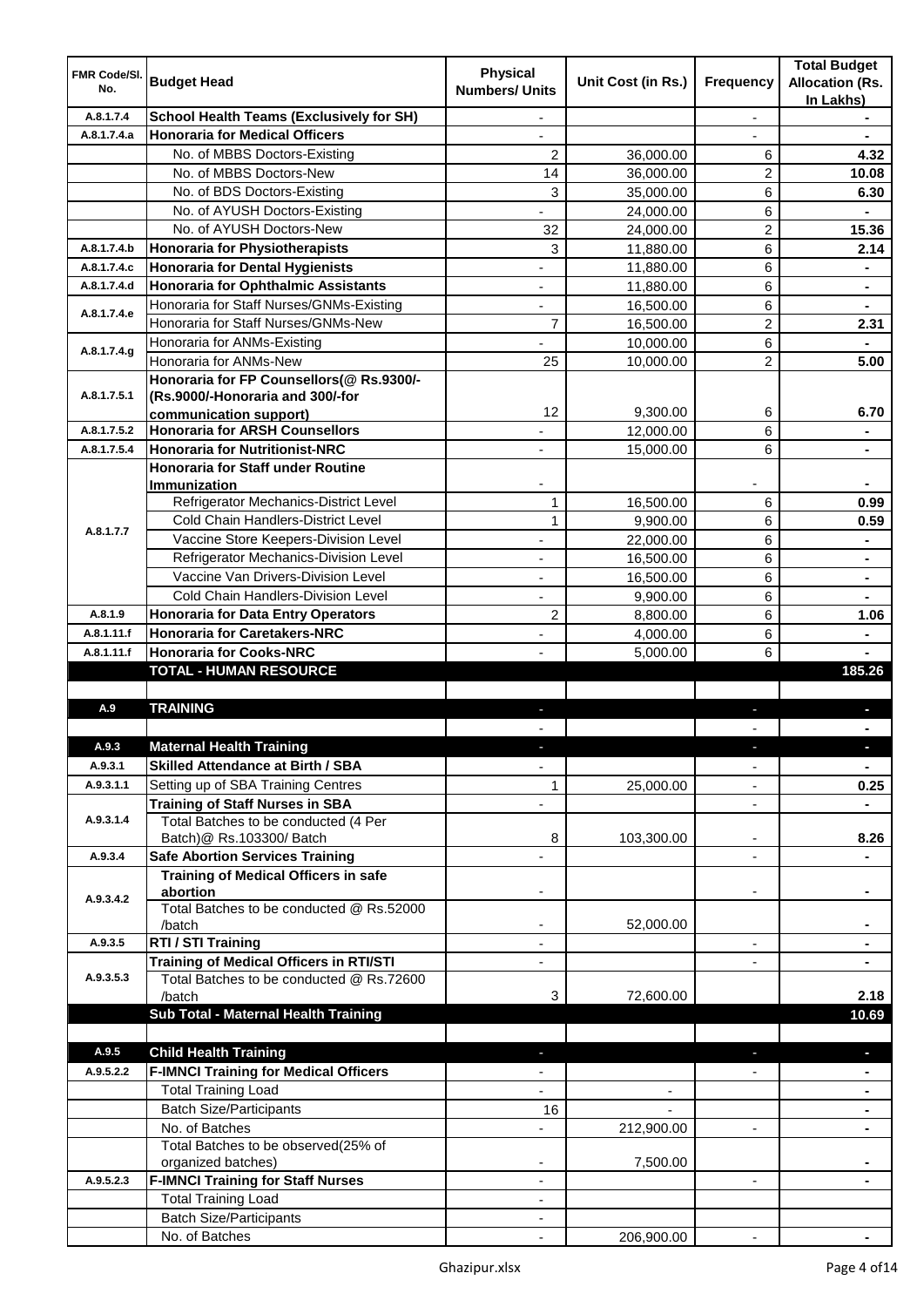| <b>FMR Code/SI.</b><br>No. | <b>Budget Head</b>                                                             | <b>Physical</b><br><b>Numbers/ Units</b> | Unit Cost (in Rs.) | Frequency                | <b>Total Budget</b><br><b>Allocation (Rs.</b><br>In Lakhs) |
|----------------------------|--------------------------------------------------------------------------------|------------------------------------------|--------------------|--------------------------|------------------------------------------------------------|
|                            | Total Batches to be observed(25% of<br>organized batches)                      |                                          | 7,500.00           |                          |                                                            |
| A.9.5.5.2.a                | <b>IMNCI Plus(CCSP)-10 Days TOT for</b>                                        |                                          |                    |                          |                                                            |
|                            | <b>Physicians</b>                                                              |                                          |                    |                          |                                                            |
|                            | <b>Total Training Load</b>                                                     |                                          |                    |                          |                                                            |
|                            | <b>Batch Size/Participants</b><br>No. of Batches                               | 24                                       |                    |                          |                                                            |
|                            | Total Batches to be observed(25% of                                            |                                          | 576,300.00         |                          |                                                            |
|                            | organized batches)                                                             |                                          | 11,000.00          |                          |                                                            |
|                            | Sub Total- Child Health Training                                               |                                          |                    |                          |                                                            |
|                            |                                                                                |                                          |                    |                          |                                                            |
| A.9.7                      | Adolescent Reproductive and Sexual Health/                                     |                                          |                    |                          |                                                            |
|                            | <b>ARSH Training</b>                                                           |                                          |                    |                          |                                                            |
|                            | <b>ARSH training for ANMs/LHVs</b>                                             |                                          |                    |                          |                                                            |
| A.9.7.4                    | Total Batches to be conducted@ Rs.71000/                                       |                                          |                    |                          |                                                            |
|                            | Batch<br><b>Sub Total- ARSH Training</b>                                       | 3                                        | 71,000.00          |                          | 2.13<br>2.13                                               |
|                            |                                                                                |                                          |                    |                          |                                                            |
| A.9.8.4.2                  | <b>Clinical Establishment Act</b>                                              | 1                                        | 798,000.00         | $\overline{a}$           | 7.98                                                       |
|                            |                                                                                |                                          |                    |                          |                                                            |
|                            | <b>TOTAL - Training</b>                                                        |                                          |                    |                          | 20.80                                                      |
|                            |                                                                                |                                          |                    |                          |                                                            |
| A.10                       | PROGRAMME MANAGEMENT                                                           |                                          |                    |                          | o.                                                         |
|                            | <b>District Programme Management Support</b>                                   |                                          |                    |                          |                                                            |
| A.10.2                     | Unit                                                                           |                                          |                    |                          |                                                            |
|                            | <b>Contractual Staffs for DPMSU</b>                                            |                                          |                    |                          |                                                            |
| A.10.2.1                   | Honoraria for District Programme Manager                                       | 1                                        | 32,700.00          | 6                        | 1.96                                                       |
| A.10.2.2                   | Honoraria for District Accounts Manager                                        | $\mathbf{1}$                             | 26,650.00          | 6                        | 1.60                                                       |
| A.10.2.3                   | Honoraria for District Data Manager(District                                   |                                          |                    |                          |                                                            |
|                            | Data cum Account Assistant)                                                    | 1                                        | 18,150.00          | 6                        | 1.09                                                       |
| A.10.2.7                   | Honoraria for Office Assistant                                                 | 1                                        | 7,000.00           | 6                        | 0.42                                                       |
| A.10.2.8.1                 | Operational Expenses for DPMU unit<br>Honoraria for District Community Process | 1                                        | 75,000.00          | 6                        | 4.50                                                       |
| A.10.2.8.2                 | Manager                                                                        | 1                                        | 26,650.00          | 6                        | 1.60                                                       |
|                            | <b>Sub Total - DPMU</b>                                                        |                                          |                    |                          | 11.17                                                      |
|                            |                                                                                |                                          |                    |                          |                                                            |
| A.10.3                     | <b>Block Programme Management Unit (BPMU)</b>                                  | $\overline{\phantom{a}}$                 |                    | $\overline{\phantom{a}}$ | ٠                                                          |
| A.10.3.1                   | Honoraria for Block Programme Managers                                         | 16                                       | 20,000.00          | 6                        | 19.20                                                      |
| A.10.3.2                   | Honoraria for Block Accounts Managers                                          | 16                                       | 10,000.00          | 6                        | 9.60                                                       |
|                            | <b>Sub Total - DPMU</b>                                                        | ٠                                        |                    | J,                       | 28.80                                                      |
|                            |                                                                                |                                          |                    |                          |                                                            |
| A.10.6                     | <b>Concurrent Audit System</b>                                                 |                                          |                    | $\overline{\phantom{0}}$ | $\blacksquare$                                             |
|                            | Budget For Block Units(Rs.1500 per                                             |                                          |                    |                          |                                                            |
|                            | Block/Quarter)                                                                 | 16                                       | 1,500.00           | 4                        | 0.96                                                       |
|                            | Budget For District (District HO Rs.<br>4500/Month)                            |                                          | 4,500.00           | 12                       | 0.54                                                       |
|                            | <b>Sub Total - Concurrent Audit</b>                                            |                                          |                    |                          | 1.50                                                       |
|                            |                                                                                |                                          |                    |                          |                                                            |
| A.10.7                     | <b>Mobility Support, Field Visits</b>                                          |                                          |                    | $\overline{a}$           | ä,                                                         |
|                            | Mobility Support-DPMU/District (2 Vehicles per                                 |                                          |                    |                          |                                                            |
| A.10.7.2                   | District per month)                                                            | 2                                        | 25,000.00          | 12                       | 6.00                                                       |
| A.10.7.3                   | Mobility Support-BPMU/Block (1 Vehicle per                                     |                                          |                    |                          |                                                            |
|                            | District per Month)                                                            | 16                                       | 25,000.00          | 12                       | 48.00                                                      |
| A.10.7.4.1                 | Mobility Support for Div.PMU Division & AD<br>Offices( 1 vehicle per Division) |                                          | 25,000.00          | 12                       |                                                            |
|                            | Sub Total - Mobility Support, Field Visits                                     |                                          |                    |                          | 54.00                                                      |
|                            |                                                                                |                                          |                    |                          |                                                            |
|                            | <b>TOTAL - Programme Management</b>                                            |                                          |                    | ı.                       | 95.47                                                      |
|                            |                                                                                |                                          |                    |                          |                                                            |
|                            | <b>GRAND TOTAL- RCH FLEXIPOOL</b>                                              |                                          |                    | a,                       | 1,887.95                                                   |
|                            |                                                                                |                                          |                    |                          |                                                            |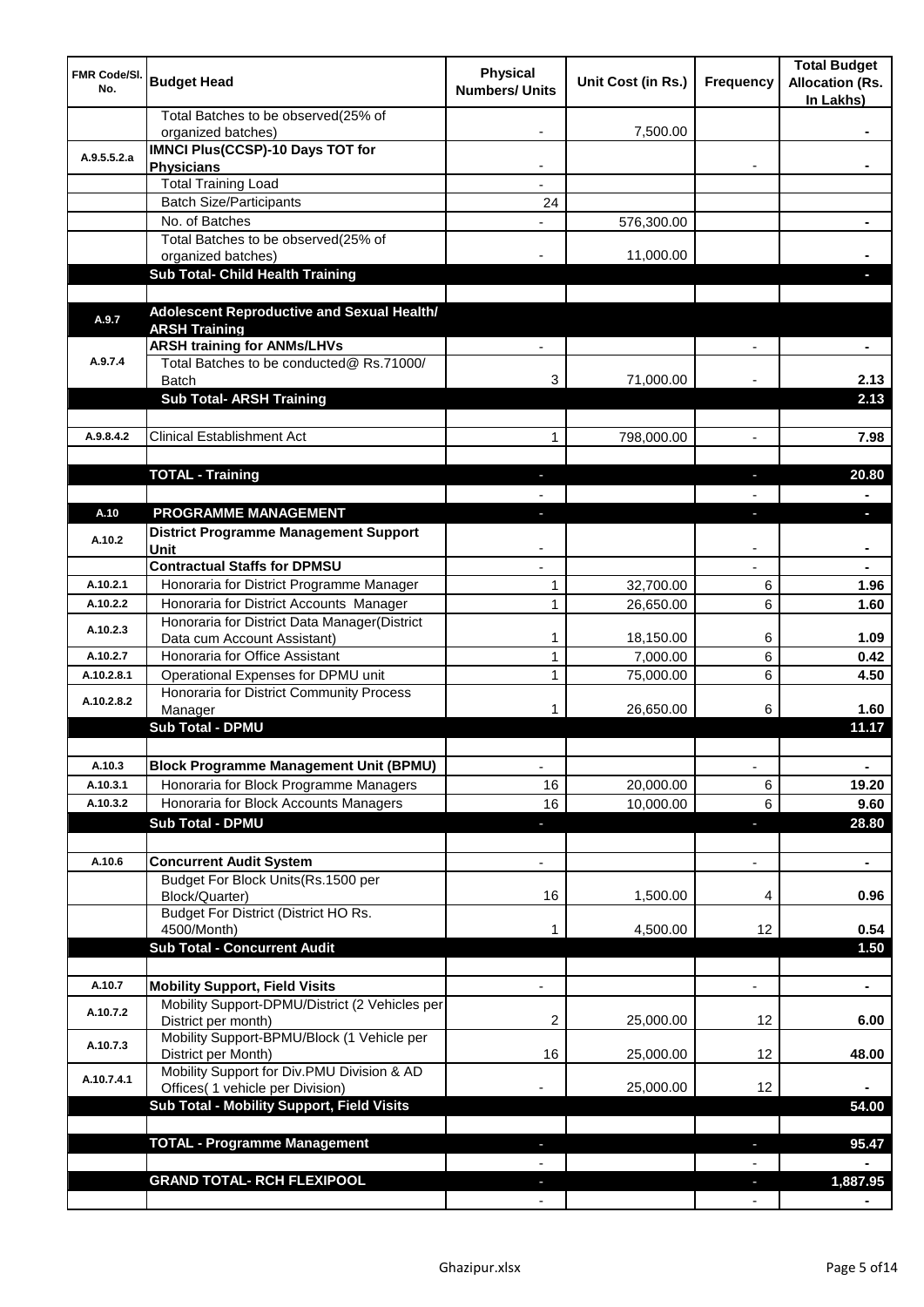| FMR Code/SI.<br>No. | <b>Budget Head</b>                                          | <b>Physical</b><br><b>Numbers/ Units</b> | Unit Cost (in Rs.) | Frequency | <b>Total Budget</b><br><b>Allocation (Rs.</b><br>In Lakhs) |
|---------------------|-------------------------------------------------------------|------------------------------------------|--------------------|-----------|------------------------------------------------------------|
| в                   | <b>MISSION FLEXIPOOL</b>                                    |                                          |                    |           |                                                            |
| <b>B1</b>           | <b>ASHA</b>                                                 |                                          |                    |           |                                                            |
| B1.1.1.4.2          | ASHA State Trainers - TOT (Module VI&VII)-                  |                                          |                    |           |                                                            |
|                     | National Level-Cost of TA/DA                                |                                          | 15,000.00          |           |                                                            |
| B1.1.3.3            | <b>Incentive for FP</b>                                     |                                          |                    |           |                                                            |
|                     | Incentive for ASHA @ Rs. 1000 if a couple                   |                                          |                    |           |                                                            |
|                     | adopts permanent methods after 02                           |                                          |                    |           |                                                            |
| B1.1.3.3.1          | children(Assumed that 15.56 % clients                       |                                          |                    |           |                                                            |
|                     | adopts permanent methods after 02<br>children).             | 1,918                                    | 1,000.00           |           | 19.18                                                      |
| B1.1.3.5            | <b>Other incentive</b>                                      |                                          |                    |           |                                                            |
|                     |                                                             |                                          |                    |           |                                                            |
|                     | On taking Complicated On pregnancy cases                    |                                          |                    |           |                                                            |
| B1.1.3.5.1          | or New born cases to the health facility                    |                                          |                    |           |                                                            |
|                     | @Rs.150/- case (up to 3 cases/year)                         | 3,623                                    | 150.00             | 3         | 16.30                                                      |
|                     | Birth & Death Registration (For 30 birth & 9                |                                          |                    |           |                                                            |
| B1.1.3.5.3          | deaths/ASHA) -Amount Approved 90% Only                      |                                          |                    |           |                                                            |
|                     | TA/DA for attending Monthly Meetings                        | 3,623                                    | 180.00             |           | 5.87                                                       |
| B1.1.3.5.5          | @Rs.100/Meeting - Amount Approved 90%                       |                                          |                    |           |                                                            |
|                     | Only                                                        | 3,623                                    | 100.00             | 12        | 39.13                                                      |
|                     | Maternal Death Audit Information                            |                                          |                    |           |                                                            |
| B1.1.3.5.6          | (@Rs.200/Case)-Amount Approved 50%                          |                                          |                    |           |                                                            |
|                     | Only                                                        | 346                                      | 200.00             |           | 0.35                                                       |
| B1.1.3.5.12         | Incentives to ASHA Sangini(@Rs.150 for                      |                                          |                    |           |                                                            |
|                     | one field visit and 20 visits per month)                    | ۰                                        | 3,000.00           | 10        | $\blacksquare$                                             |
| B1.1.3.6            | <b>Other Activities</b>                                     | $\overline{\phantom{a}}$                 |                    |           | $\blacksquare$                                             |
| B1.1.3.6.1          | ASHA Divas/Annual ASHA Samellan-                            |                                          |                    |           |                                                            |
|                     | (Amount Approved 70% Only)<br><b>ASHA Payment Voucher</b>   | 3,623<br>3,623                           | 250.00             |           | 6.34<br>0.91                                               |
|                     |                                                             |                                          | 25.00              |           |                                                            |
| B1.1.3.6.3          | <b>ASHA Master Payment Register</b>                         | 16                                       | 150.00             |           | 0.02                                                       |
| B <sub>1.1.4</sub>  | <b>ASHA Sangini Format</b><br>Awards to ASHA's/Link workers | 158<br>16                                | 50.00              |           | 0.08                                                       |
|                     | <b>ASHA Resource Centre/ASHA Mentoring</b>                  |                                          | 5,000.00           |           | 0.80                                                       |
| B1.1.5              | Group                                                       |                                          |                    |           |                                                            |
|                     | Mobility Costs ASHA Mentoring Group for                     |                                          |                    |           |                                                            |
| B1.1.5.4            | district*4 meetings@Rs.2500/meeting                         | 4                                        | 2,500.00           |           | 0.10                                                       |
|                     | <b>Sub Total - ASHA</b>                                     |                                          |                    |           | 89.08                                                      |
|                     |                                                             |                                          |                    |           |                                                            |
| <b>B2</b>           | <b>Untied Funds</b>                                         | J                                        |                    |           | $\blacksquare$                                             |
| B <sub>2.1</sub>    | No. of CHCs/SDH and Amount Approved 71%                     |                                          |                    |           |                                                            |
|                     | Only                                                        | 16                                       | 50,000.00          | 1         | 5.68                                                       |
| <b>B2.2</b>         | No. of PHCs and Amount Approved 93% Only                    |                                          |                    |           |                                                            |
|                     | No. of Sub Centres and Amount Approved                      | 57                                       | 25,000.00          | 1         | 13.25                                                      |
| <b>B2.3</b>         | 46% Only                                                    | 390                                      | 10,000.00          | 1         | 17.94                                                      |
|                     | No. of VHNSCs and Amount Approved 36%                       |                                          |                    |           |                                                            |
| <b>B2.4</b>         | Only                                                        | 1,490                                    | 10,000.00          | 1         | 53.64                                                      |
|                     | <b>Sub Total - Untied Funds</b>                             |                                          |                    |           | 90.51                                                      |
|                     |                                                             |                                          |                    |           |                                                            |
| <b>B.3</b>          | <b>Annual Maintenance Grants</b>                            | E.                                       |                    | r.        | D.                                                         |
| <b>B3.1</b>         | No. of CHCs and Amount Approved 70% Only                    |                                          |                    |           |                                                            |
|                     |                                                             | 16                                       | 100,000.00         | 1         | 11.20                                                      |
| <b>B3.2</b>         | No. of PHCs and Amount Approved 69% Only                    |                                          |                    |           |                                                            |
|                     |                                                             | 55                                       | 50,000.00          | 1         | 18.98                                                      |
| <b>B3.3</b>         | No. of Sub Centres and Amount Approved<br>49% Only          | 393                                      | 10,000.00          | 1         | 19.26                                                      |
|                     | <b>Sub Total - AMG</b>                                      | E.                                       |                    | a,        | 49.43                                                      |
|                     |                                                             |                                          |                    |           |                                                            |
| <b>B.6</b>          | <b>Corpus Grants to HMS/RKS</b>                             |                                          |                    |           | $\blacksquare$                                             |
| B6.1                | District Hospitals (DH+DWH)                                 | 2                                        |                    |           |                                                            |
|                     | Amount Approved for District Hospitals                      |                                          |                    |           | 7.30                                                       |
|                     |                                                             |                                          |                    |           |                                                            |
| B6.2                | No. of CHCs and Amount Approved 90% Only                    | 16                                       | 100,000.00         | 1         | 14.40                                                      |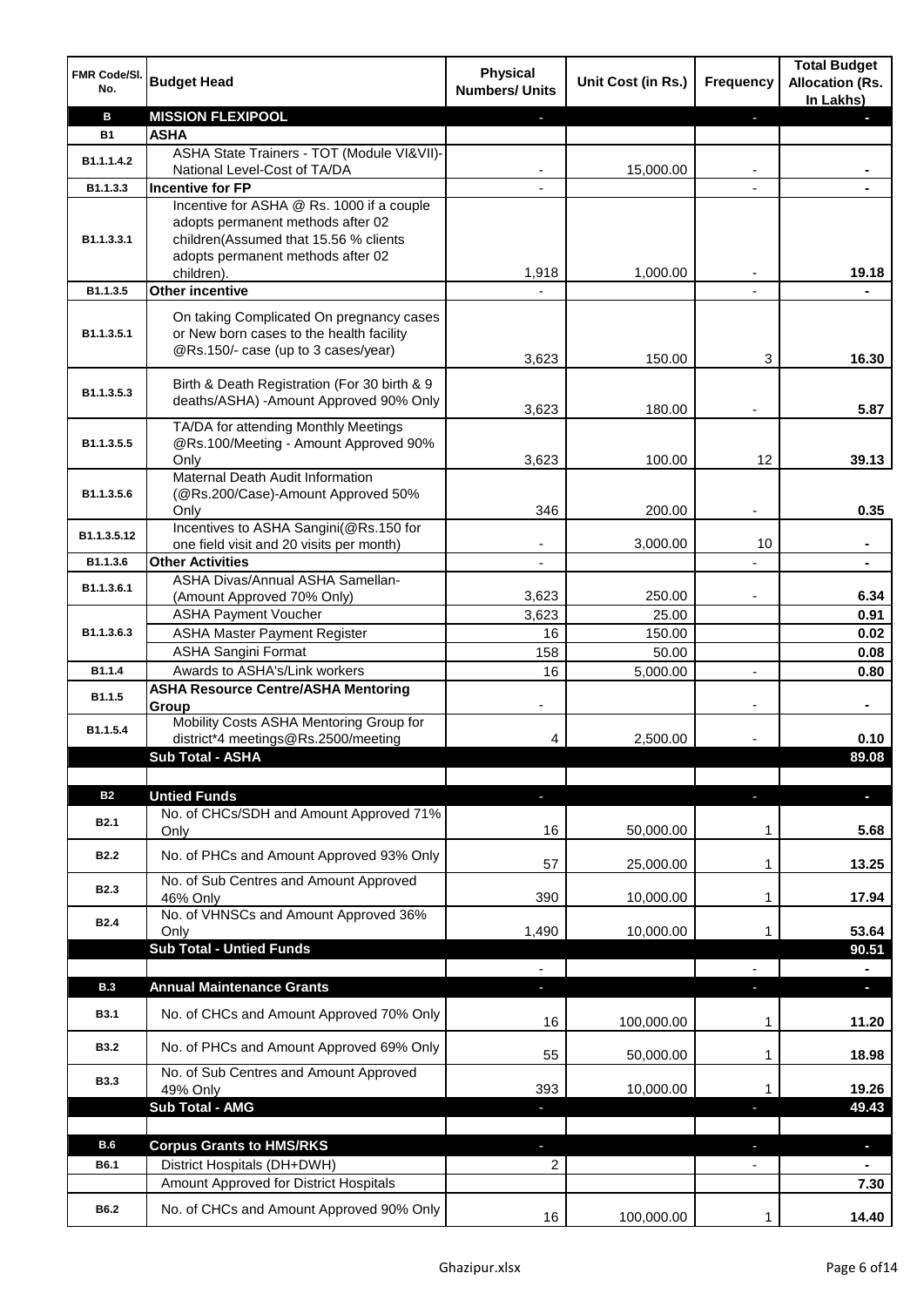| <b>FMR Code/SI.</b><br>No.  | <b>Budget Head</b>                                                                                   | <b>Physical</b><br><b>Numbers/ Units</b> | Unit Cost (in Rs.) | <b>Frequency</b>  | <b>Total Budget</b><br><b>Allocation (Rs.</b><br>In Lakhs) |
|-----------------------------|------------------------------------------------------------------------------------------------------|------------------------------------------|--------------------|-------------------|------------------------------------------------------------|
| B6.3                        | No. of PHCs and Amount Approved 90% Only                                                             | 57                                       | 50,000.00          | 1                 | 25.65                                                      |
|                             | <b>Sub Total - HMS/RKS</b>                                                                           | ٠                                        |                    | J,                | 47.35                                                      |
|                             |                                                                                                      |                                          |                    |                   |                                                            |
| <b>B9</b>                   | <b>Mainstreaming of AYUSH</b>                                                                        | J,                                       |                    | T                 | o.                                                         |
| B.9.1                       | <b>Medical Officers (Only AYUSH)</b>                                                                 |                                          |                    |                   |                                                            |
| B.9.1.1                     | <b>Contractual Medical Officers</b>                                                                  | 27                                       | 24,000.00          | 6                 | 38.88                                                      |
| <b>B.9.2</b>                | <b>AYUSH Pharmacists</b>                                                                             | 17                                       | 9,000.00           | 6                 | 9.18                                                       |
|                             | <b>Sub Total (AYUSH)</b>                                                                             | ٠                                        |                    | J,                | 48.06                                                      |
|                             |                                                                                                      |                                          |                    |                   |                                                            |
| <b>B10</b><br><b>B.10.2</b> | <b>IEC-BCC Activities</b><br><b>Implementation of BCC/IEC Activities at</b><br>district level        |                                          |                    | ı.                | н<br>5.00                                                  |
| B.10.5.2                    | Printing of WIFS Cards, Referral Slips, etc                                                          |                                          |                    | $\blacksquare$    |                                                            |
|                             | WIFS Cards for School Children(No. of Cards)                                                         |                                          | 4.00               |                   |                                                            |
|                             | Sub Total (IEC/BCC)                                                                                  |                                          |                    | ı                 | 5.00                                                       |
|                             |                                                                                                      |                                          |                    |                   |                                                            |
| <b>B15</b>                  | <b>Planning, Implementation and Monitoring</b>                                                       |                                          |                    |                   |                                                            |
| B15.2                       | <b>Quality Assurance</b>                                                                             |                                          |                    |                   |                                                            |
| B15.2.2                     | <b>Quality Assurance Committees</b>                                                                  | $\overline{\phantom{a}}$                 |                    |                   |                                                            |
|                             | <b>Division Level</b>                                                                                | $\blacksquare$                           |                    |                   | $\blacksquare$                                             |
|                             | One time establishment @ Rs. 1.00 Lakh/<br>Division (Amount Approved 50% Only)                       |                                          | 100,000.00         | 1                 |                                                            |
|                             | Operational Expenses @Rs. 5000/month/<br>division (Amount Approved 50% Only)                         | $\overline{\phantom{a}}$                 | 5,000.00           | 12                |                                                            |
|                             | <b>District Level</b>                                                                                | $\overline{\phantom{a}}$                 |                    |                   |                                                            |
|                             | One time establishment @ Rs. 1.00 Lakh/<br>District (Amount Approved 50% Only)                       | 1                                        | 100,000.00         | 1                 | 0.50                                                       |
|                             | Operational Expenses @Rs. 5000/ Month/<br>District (Amount Approved 50% Only)                        | 1                                        | 5,000.00           | 12                | 0.30                                                       |
| B15.2.4                     | <b>Review meetings</b>                                                                               | ٠                                        |                    | ٠                 |                                                            |
| B15.2.4.2                   | <b>Division Level</b>                                                                                |                                          |                    |                   |                                                            |
|                             | Review meetings @ Rs 10000/- per meeting<br>for 4 meeting per division (Amount Approved<br>50% Only) |                                          | 10,000.00          | 4                 |                                                            |
|                             | <b>District Level</b><br>Review meetings @ Rs 10000/- per meeting                                    |                                          |                    |                   |                                                            |
|                             | for 4 meeting per District (Amount Approved                                                          |                                          |                    |                   |                                                            |
|                             | 50% Only)                                                                                            | 1                                        | 10,000.00          | 4                 | 0.20                                                       |
| B15.2.5                     | <b>Other Block Level Activities</b>                                                                  |                                          |                    |                   |                                                            |
| B15.2.5.1                   | Block QA visioning meeting (Orienting<br><b>Block Officials on Facility Solutions Levels-</b>        |                                          |                    |                   |                                                            |
|                             | Amount Approved 50% Only)                                                                            | 1                                        | 35,000.00          | 1                 | 0.18                                                       |
| B15.2.5.2                   | Quality Management System (QMS) training<br>workshop -(Amount Approved 50% Only)                     | 1                                        | 100,000.00         | 1                 | 0.50                                                       |
|                             | <b>Sub Total - Quality Assurance</b>                                                                 |                                          |                    |                   | 1.68                                                       |
|                             |                                                                                                      |                                          |                    |                   |                                                            |
| B15.3                       | <b>Monitoring and Evaluation</b>                                                                     |                                          |                    |                   |                                                            |
| B15.3.1.6.3                 | Honoraria of Data Entry Operators for MCTS                                                           | 16                                       | 11,000.00          | 6                 | 10.56                                                      |
| B15.3.2                     | <b>Computerization HMIS and E-governance</b>                                                         |                                          |                    |                   |                                                            |
|                             | HMIS Operational Cost (excluding HR & Trainings)-                                                    |                                          |                    |                   |                                                            |
|                             | Expenses for Internet @1500/month/<br>computer for 951 Nos                                           | 18                                       | 1,500.00           | 12                | 3.24                                                       |
|                             | Expenses for Internet Rs.750/pm/block<br>computer(new) for 820 Nos.                                  | 16                                       | 750.00             | $12 \overline{ }$ | 1.44                                                       |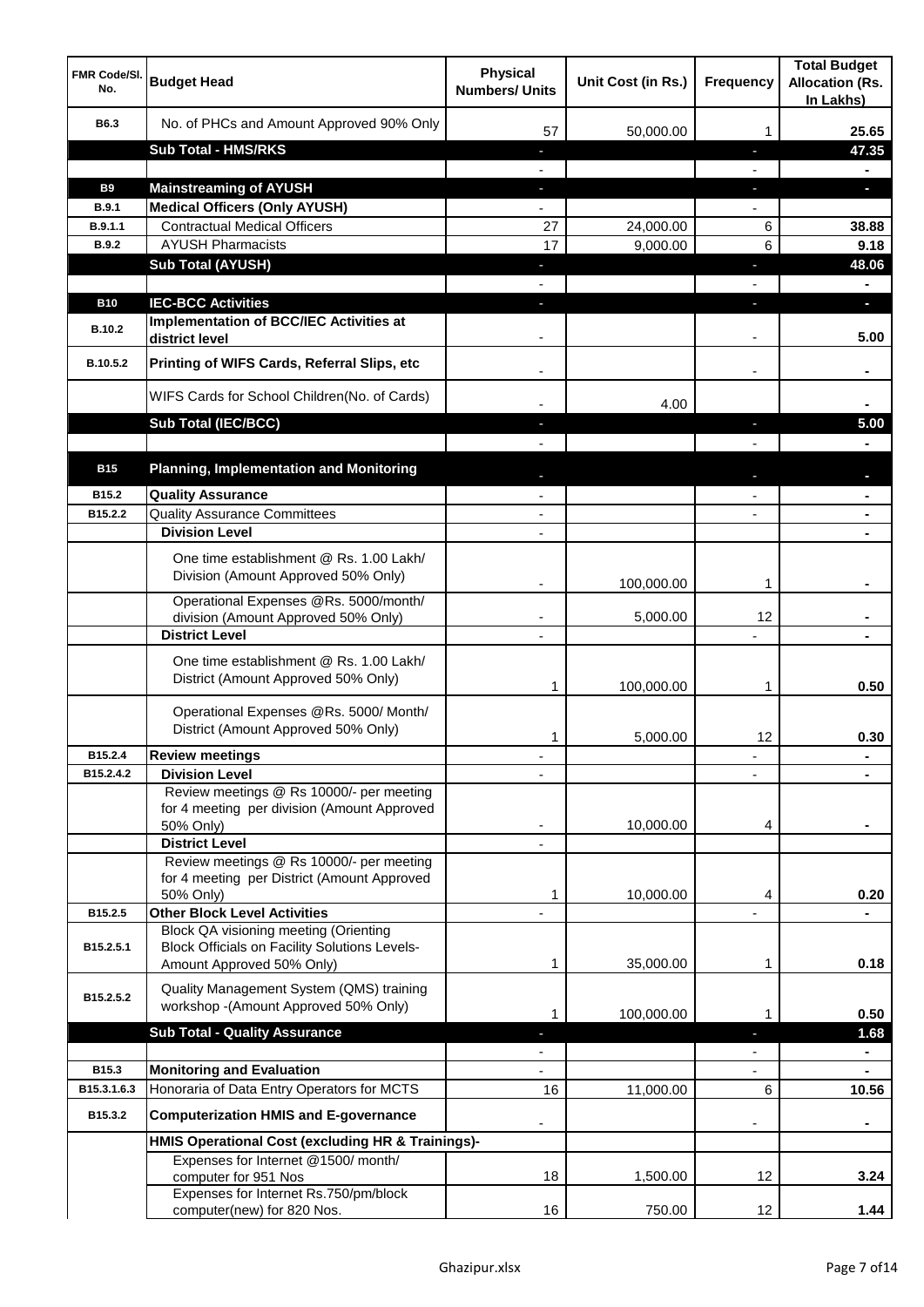| <b>FMR Code/SI.</b><br>No.   | <b>Budget Head</b>                                                                                        | <b>Physical</b><br><b>Numbers/ Units</b> | Unit Cost (in Rs.) | <b>Frequency</b>         | <b>Total Budget</b><br><b>Allocation (Rs.</b><br>In Lakhs) |
|------------------------------|-----------------------------------------------------------------------------------------------------------|------------------------------------------|--------------------|--------------------------|------------------------------------------------------------|
| B <sub>15</sub> , 3, 2, 1, a | Expenses for Internet Data Card<br>@Rs.750/pm/Computer (new) for 75 Nos.                                  | 1                                        | 750.00             | 12                       | 0.09                                                       |
|                              | Expenses for Internet Data Card<br>@Rs.750/pm/Computer (new) for 18 Nos.                                  |                                          | 750.00             | 12                       |                                                            |
| B15.3.2.1.d                  | Other Office and admin expenses                                                                           |                                          |                    |                          |                                                            |
| B15.3.2.1.d.2                | Maintenance of Computers/AMC/etc -HMIS<br>(Block -PHC/CHC,CH, CMF (M/F) Old<br>@Rs. 4000/unit for 951 no. | 18                                       | 4,000.00           | 1                        | 0.72                                                       |
| B15.3.2.1.d.3                | Purchase of computer consumables/Admin<br>Expenses @ Rs.1000.00 for 951 no.-Six<br>Months                 | 18                                       | 1,000.00           | 6                        | 1.08                                                       |
| B15.3.2.2.a                  | MCTS Operational Cost (excluding HR &<br>Trainings)                                                       |                                          |                    |                          |                                                            |
| B15.3.2.2.b                  | Procurement of<br>computers/Printers/Cartridges ,etc. -<br>@50,000.00/Computer Systems for 820 No.        | 16                                       | 50,000.00          | 1                        | 8.00                                                       |
| B15.3.2.2.d                  | Other Office and admin expenses<br>@12,000.00 per year -820 No.(New)                                      | 16                                       | 12,000.00          | 1                        | 1.92                                                       |
| B15.3.3                      | Other M & E Activities<br>Review Meetings for MCTS @ Rs                                                   |                                          |                    |                          |                                                            |
| B15.3.3.5                    | 4,000/meeting for 12 meetings<br>Sub Total - Monitoring and Evaluation                                    | 1                                        | 4,000.00           | 12                       | 0.48<br>27.53                                              |
|                              |                                                                                                           |                                          |                    |                          |                                                            |
| <b>B.16</b>                  | <b>PROCUREMENT</b>                                                                                        |                                          |                    | J,                       | ٠                                                          |
| B <sub>16.1.1</sub>          | <b>Procurement of Equipments: MH</b>                                                                      |                                          |                    |                          |                                                            |
| B16.1.1.2                    | MVA / EVA Kits for Safe Abortion services                                                                 | 10                                       | 2,500.00           | $\overline{a}$           | 0.25                                                       |
| B16.1.6                      | <b>Equipments for ARSH/ School Health</b>                                                                 |                                          |                    | $\overline{\phantom{a}}$ | ۰                                                          |
| B16.1.6.1                    | Equipments for ARSH Clinics (New)<br><b>Sub Total (Procurement of Equipments)</b>                         |                                          | 15,000.00          | 1                        | $\blacksquare$<br>0.25                                     |
|                              |                                                                                                           |                                          |                    |                          |                                                            |
| B.16.2.1                     | Drugs & supplies for MH                                                                                   | $\blacksquare$                           |                    | $\blacksquare$           | $\blacksquare$                                             |
| B.16.2.1.2                   | Drugs for Safe Abortion (No. of MMA<br>estimated in year 2013-14)                                         | 166                                      | 200.00             |                          | 0.33                                                       |
| B.16.2.4                     | <b>Supplies for IMEP</b>                                                                                  |                                          |                    |                          | ÷                                                          |
| B.16.2.4.1                   | Bio-Medical Waste Management-District<br>level                                                            |                                          |                    |                          | 19.03                                                      |
| B.16.2.4.2                   | Bio-Medical Waste Management-CHC level<br>Cleaning/Washing, House keeping and                             |                                          |                    | $\overline{\phantom{a}}$ | 25.17                                                      |
| B.16.2.4.3                   | Laundry Management - District Level<br>Cleaning/Washing, House keeping and                                |                                          |                    | $\blacksquare$           | 29.36                                                      |
| B.16.2.4.4                   | Laundry Management - CHC/PHC Level<br><b>ASHA Drug Kits</b>                                               |                                          |                    |                          | 29.39                                                      |
| B.16.2.5.2                   | Drug Kit replenishment for ASHAs @ Rs.<br>300/ASHA                                                        | 2,923                                    | 300.00             |                          | 8.77                                                       |
| B.16.2.6                     | Drugs & supplies for WIFS                                                                                 |                                          |                    | $\overline{\phantom{a}}$ |                                                            |
|                              | For Govt. & Govt. aided Schools (Classes VI                                                               |                                          |                    |                          |                                                            |
|                              | to XII)<br><b>Total Beneficiaries</b>                                                                     | 89,455                                   |                    |                          |                                                            |
|                              | IFA Tables Required at District (Beneficiary*                                                             |                                          |                    |                          |                                                            |
| B.16.2.6.1                   | 52 Tabs)<br>Albendazole Tablets Required at District                                                      | 4,651,662                                | 0.12               | ٠                        | 5.58                                                       |
| B.16.2.6.2                   | (Beneficiary *2 Tabs)                                                                                     | 178,910                                  | 1.00               |                          | 1.79                                                       |
| B.16.2.7                     | Drugs & Supplies under SHP                                                                                |                                          |                    |                          | ۰                                                          |
|                              | <b>For Aganwadi Centres</b><br>Expected No. of Children at AWCs                                           | 102,950                                  |                    |                          | $\blacksquare$<br>۰                                        |
|                              | No. of IFA Bottles (One bottle of 100                                                                     |                                          |                    |                          |                                                            |
|                              | ml./child)                                                                                                | 102,950                                  | 10.00              |                          | 10.30                                                      |
|                              | Albendazole Tablets (2 tablets per Child)                                                                 | 205,900                                  | 1.00               |                          | 2.06                                                       |
|                              | For Primary Schools(For Govt. & Govt.<br>aided Schools Classes I to V)                                    |                                          |                    |                          |                                                            |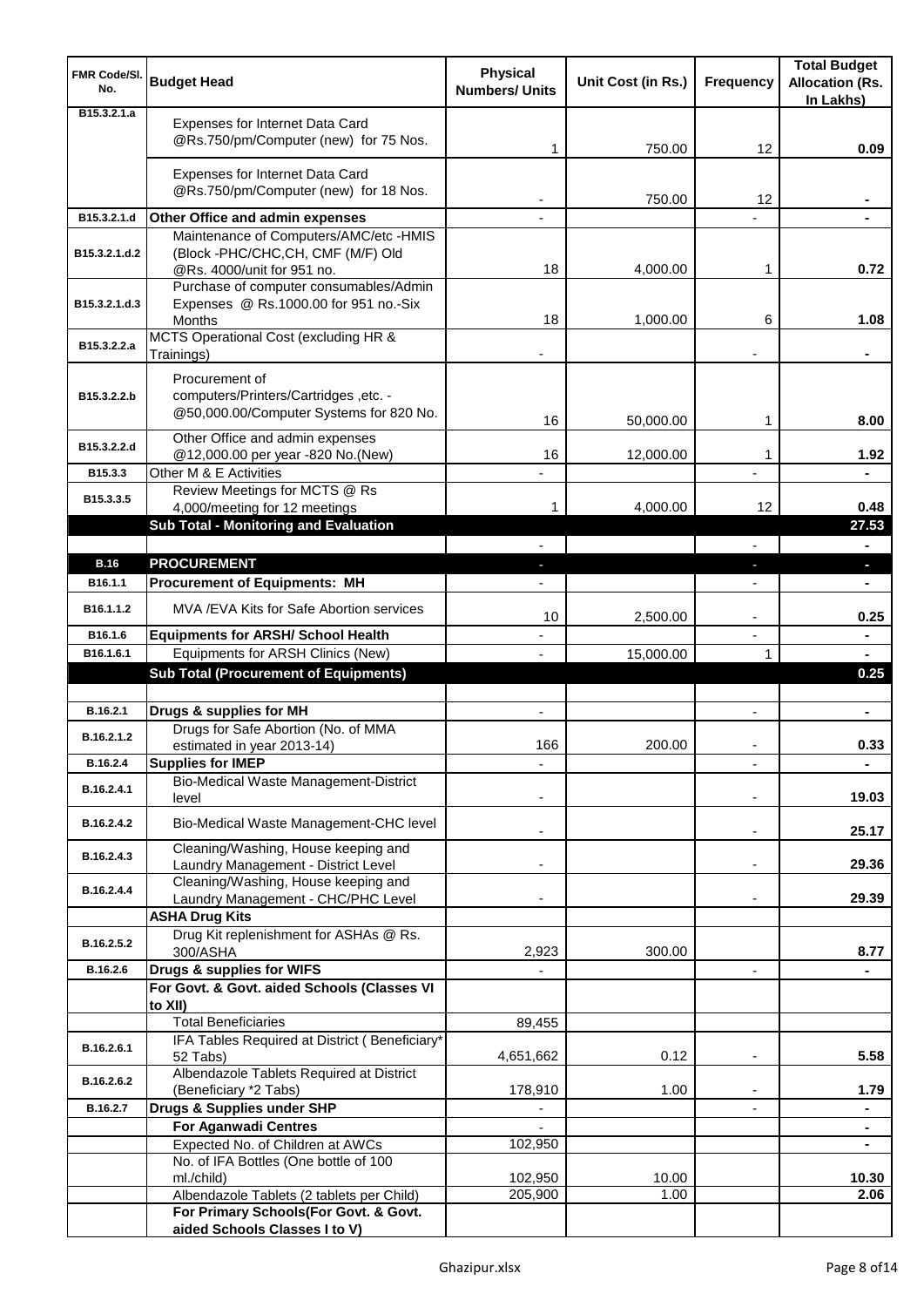| FMR Code/SI.<br>No. | <b>Budget Head</b>                                                                                                        | <b>Physical</b><br><b>Numbers/ Units</b> | Unit Cost (in Rs.) | Frequency                | <b>Total Budget</b><br><b>Allocation (Rs.</b><br>In Lakhs) |
|---------------------|---------------------------------------------------------------------------------------------------------------------------|------------------------------------------|--------------------|--------------------------|------------------------------------------------------------|
|                     | Expected No. of Children in Schools                                                                                       | 162,617                                  |                    |                          |                                                            |
|                     | No. of Tablets Required at District (52 Tabs./<br>Beneficiary)                                                            | 8,456,079                                | 0.12               |                          | 10.15                                                      |
|                     | No. of Tablets Required at District (2 Tabs./<br>Beneficiary)                                                             | 325,234                                  | 1.00               |                          | 3.25                                                       |
|                     | <b>Medicines for Teams</b>                                                                                                |                                          |                    |                          |                                                            |
|                     | No. of Blocks                                                                                                             | 16                                       |                    |                          |                                                            |
|                     | First Time Medicines For Teams (2 Teams<br>in Each Block)                                                                 | 32                                       | 18,000.00          |                          | 5.76                                                       |
|                     | Sub Total (Procurement of Drugs & Supplies)                                                                               |                                          |                    |                          | 150.93                                                     |
| <b>B.17</b>         | <b>Drugs Warehouses/Logistics Management</b>                                                                              |                                          |                    |                          |                                                            |
|                     | Honoraria of Staff at Regional Drug                                                                                       |                                          |                    |                          |                                                            |
|                     | Warehouse                                                                                                                 |                                          |                    |                          |                                                            |
|                     | Accountant                                                                                                                |                                          | 10,000.00          | 6                        |                                                            |
|                     | Computer Operator Cum Store Keeper                                                                                        |                                          | 10,000.00          | 6                        |                                                            |
|                     | Fork-Lift Operator cum Mechanic                                                                                           |                                          | 6,500.00           | 6                        |                                                            |
| <b>B.17.1</b>       | Fourth class / Loader                                                                                                     |                                          | 6,500.00           | 6                        |                                                            |
|                     | Generator Operator cum Electrician                                                                                        | ٠                                        | 5,000.00           | 6                        |                                                            |
|                     | Sweeper                                                                                                                   | ٠                                        | 3,500.00           | 6                        | $\blacksquare$                                             |
|                     | <b>Armed Guards</b>                                                                                                       | $\blacksquare$                           | 6,335.00           | 6                        | $\blacksquare$                                             |
|                     | <b>General Guards</b>                                                                                                     | ÷,                                       | 5,157.00           | 6                        |                                                            |
|                     | Gardener                                                                                                                  | ÷,                                       | 3,000.00           | 6                        | $\blacksquare$                                             |
|                     | Honoraria of Staff at District Drug                                                                                       |                                          |                    |                          |                                                            |
|                     | Warehouse<br>Computer Operator Cum Store Keeper                                                                           | $\mathbf{1}$                             | 10,000.00          | 6                        | 0.60                                                       |
| <b>B.17.3</b>       | Generator Operator Cum Mechanic/Electricia                                                                                | $\mathbf{1}$                             | 5,000.00           | 6                        | 0.30                                                       |
|                     | Loader                                                                                                                    | $\mathbf{1}$                             | 5,000.00           | 6                        | 0.30                                                       |
|                     | Choukidar                                                                                                                 | $\mathbf{1}$                             | 5,000.00           | 6                        | 0.30                                                       |
|                     | Part-time Sweeper                                                                                                         | $\mathbf{1}$                             | 2,500.00           | 6                        | 0.15                                                       |
| <b>B.17.4</b>       | <b>Others</b>                                                                                                             |                                          |                    | L.                       |                                                            |
| B.17.4.1            | Operational Cost for Regional Drug ware House                                                                             |                                          |                    | ۰                        | ٠                                                          |
|                     | <b>Electricity Charges</b>                                                                                                |                                          |                    |                          | $\blacksquare$                                             |
|                     | Telephone Charges                                                                                                         |                                          |                    |                          | $\blacksquare$                                             |
|                     | POL & Maintenance of DG Sets                                                                                              |                                          |                    |                          | $\blacksquare$                                             |
|                     | Stationary                                                                                                                |                                          |                    |                          | $\blacksquare$                                             |
|                     | Contingency                                                                                                               |                                          |                    |                          | $\blacksquare$                                             |
|                     | <b>Sub Total-Drug Ware Houses</b>                                                                                         |                                          |                    |                          | 1.65                                                       |
|                     |                                                                                                                           |                                          |                    |                          |                                                            |
|                     | <b>GRAND TOTAL- MISSION FLEXIPOOL</b>                                                                                     | E.                                       |                    |                          | 511.47                                                     |
| C                   | <b>IMMUNISATION</b>                                                                                                       |                                          |                    |                          | $\blacksquare$<br>н                                        |
| C.1                 | RI strengthening project (Review meeting,<br>Mobility support, Outreach services etc)                                     |                                          |                    |                          |                                                            |
| C.1.a               | Mobility Support for supervision for district<br>level officers @Rs 250000/- Year                                         | 1                                        | 250,000.00         |                          | 2.50                                                       |
| C.1.b               | Mobility support for supervision at State level                                                                           |                                          |                    | $\overline{\phantom{a}}$ | ٠                                                          |
| C.1.c               | Printing and dissemination of Immunization<br>cards, tally sheets, monitoring forms etc.@<br>Rs 10 /- Beneficiary         | 115,924                                  | 10.00              |                          | 11.59                                                      |
| C.1.d               | Support for Quarterly State level review                                                                                  |                                          |                    |                          |                                                            |
|                     | meetings of district officer<br>Quarterly review meetings exclusive for RI at<br>district level with Block Mos, CDPO, and |                                          |                    |                          |                                                            |
| C.1.e               | other stake holders (@ Rs 100/- per                                                                                       |                                          |                    |                          |                                                            |
|                     | participant(5 participant / block)                                                                                        | 320                                      | 100.00             |                          | 0.32                                                       |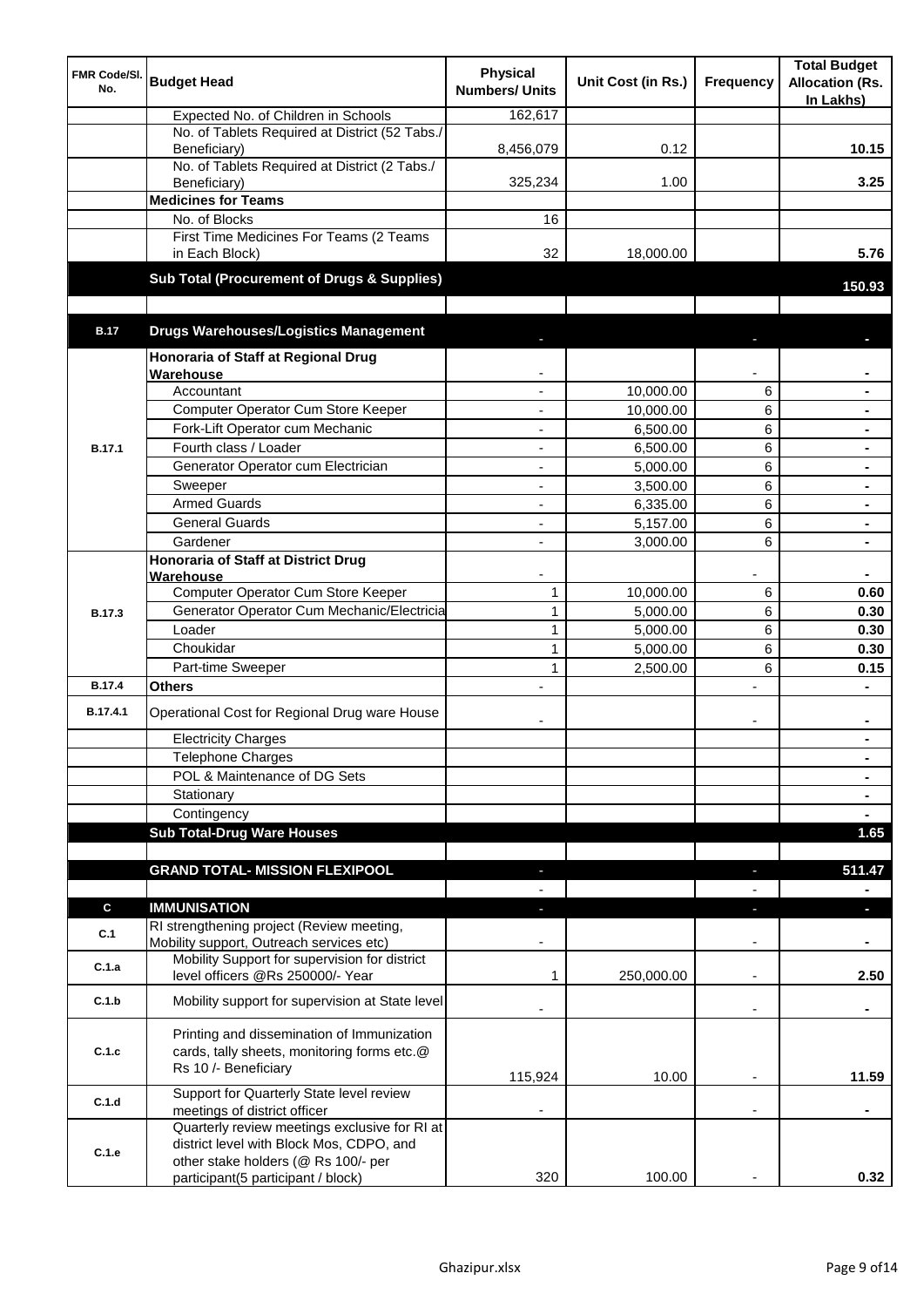| <b>FMR Code/SI.</b><br>No. | <b>Budget Head</b>                                                                                                                                                                                                                                             | <b>Physical</b><br><b>Numbers/ Units</b> | Unit Cost (in Rs.) | <b>Frequency</b>         | <b>Total Budget</b><br><b>Allocation (Rs.</b><br>In Lakhs) |
|----------------------------|----------------------------------------------------------------------------------------------------------------------------------------------------------------------------------------------------------------------------------------------------------------|------------------------------------------|--------------------|--------------------------|------------------------------------------------------------|
| C.1.f                      | Quarterly review meetings exclusive for RI at<br>block level @Rs 50/- per person as<br>honorarium/Asha(For travel) & Rs 25 per<br>person at the disposal of MOIC for meeting<br>expenses (Refreshment, stationery and                                          |                                          |                    |                          |                                                            |
|                            | mis.)                                                                                                                                                                                                                                                          | 14,492                                   | 75.00              |                          | 10.87                                                      |
| C.1.g                      | Focus on slum & underserved areas in<br>urban areas/alternative vaccinator for slums<br>(Hiring of ANM @ 450/-per session for four<br>sessions/month/slum of 10000 population<br>and Rs.300/ month as contingency per slum<br>i.e.Rs.2100/-month/slum of 10000 |                                          |                    |                          |                                                            |
| C.1.h                      | population)<br>Mobilization of children through ASHA or                                                                                                                                                                                                        | 36                                       | 2,100.00           |                          | 0.76                                                       |
| C.1.i                      | other mobilizers(@Rs 150/-per session)<br>Alternative vaccine delivery in hard to reach                                                                                                                                                                        | 44,116                                   | 150.00             |                          | 66.17                                                      |
| C.1.j                      | areas(@Rs 150/-per session)<br>Alternative Vaccine Delivery in other                                                                                                                                                                                           | 2,304                                    | 150.00             | $\overline{\phantom{a}}$ | 3.46                                                       |
| C.1.k                      | areas(@Rs. 75/- per session)<br>To develop micro plan at sub-centre level(@                                                                                                                                                                                    | 36,664                                   | 75.00              | $\blacksquare$           | 27.50                                                      |
| C.1.1                      | Rs 100/- per sub centre)<br>For consolidation of micro plans at block<br>level (@ Rs 1000/-per block per PHC and                                                                                                                                               | 393                                      | 100.00             |                          | 0.39                                                       |
|                            | Rs 2000/- per district)                                                                                                                                                                                                                                        | 19                                       | 1,000.00           |                          | 0.19                                                       |
| C.1.m                      | POL for vaccine delivery from State to<br>district and from district to PHC/CHCs(@ Rs<br>150000/- per district per year)                                                                                                                                       | 1                                        | 150,000.00         | $\overline{\phantom{a}}$ | 1.50                                                       |
| C.1.n                      | Consumables for computer including<br>provision for internet access for RIMS (@ Rs<br>400/- per month per district)                                                                                                                                            | 1                                        | 400.00             | 12                       | 0.05                                                       |
| C.1.o                      | Red/Black plastic bags etc.(@ Rs 3 per bag<br>and 2 bags per session)                                                                                                                                                                                          | 88,232                                   | 3.00               | 2                        | 5.29                                                       |
| C.1.p                      | Hub Cutter/Bleach/Hypochlorite solution/<br>Twin buckets(@ Rs 1200/- per PHC/CHC                                                                                                                                                                               | 19                                       | 1,200.00           | $\overline{\phantom{a}}$ | 0.23                                                       |
| C.1.q                      | per year)<br>Safety Pits(@ Rs 5250/- per pit)                                                                                                                                                                                                                  | 10                                       | 5,250.00           | $\blacksquare$           | 0.53                                                       |
|                            | Other Specific requirement                                                                                                                                                                                                                                     |                                          |                    | $\blacksquare$           |                                                            |
|                            | Fund for annual maintenance operation of<br>WIC/WIF at division level @ Rs.40000/unit<br>of WIC/WIF<br>POL for generators and operational                                                                                                                      |                                          | 40,000.00          |                          |                                                            |
| C.1.r                      | expenses at divisional vaccine storage point<br>@ Rs 2.00 Lakhs/ year/division vaccine<br>store points                                                                                                                                                         |                                          | 200,000.00         |                          |                                                            |
|                            | Electricity bill for WIC/WIF AT state and<br>divisional level @ Rs 1.50Lakhs/year                                                                                                                                                                              |                                          |                    |                          |                                                            |
|                            | /division store points                                                                                                                                                                                                                                         |                                          | 150,000.00         |                          |                                                            |
|                            | <b>AEFI Kits</b>                                                                                                                                                                                                                                               | 97                                       | 200.00             |                          | 0.19                                                       |
| C.2<br>C.2.2               | <b>Salary of Contractual Staffs</b>                                                                                                                                                                                                                            |                                          |                    |                          |                                                            |
| C.3                        | <b>Computer Assistants at District level</b><br><b>Training under Immunisation</b>                                                                                                                                                                             | 1                                        | 10,000.00          | 6                        | 0.60                                                       |
|                            | District level Orientation training including                                                                                                                                                                                                                  |                                          |                    |                          |                                                            |
| C.3.1                      | Hep B, Measles, AEFI & JE(wherever<br>required) for 2 days ANM, Multi Purpose<br>Health Worker (Male), LHV, Health Assistant<br>(Male/Female), Nurse Midwives, BEEs &<br>other staff (as per RCH norms) @ Rs<br>46200/batch                                    | 31                                       | 46,200.00          |                          | 14.32                                                      |
| C.3.2                      | Three day training including Hep B, Measles<br>& JE(wherever required) of Medical Officers<br>of RI using revised MO training module) @<br>Rs 65600/ batch                                                                                                     |                                          | 65,600.00          |                          |                                                            |
| C.3.4                      | Two days cold chain handlers training for<br>block level cold chain handlers by State and<br>district cold chain officers @ Rs 26600/batch                                                                                                                     |                                          | 26,600.00          |                          | 0.27                                                       |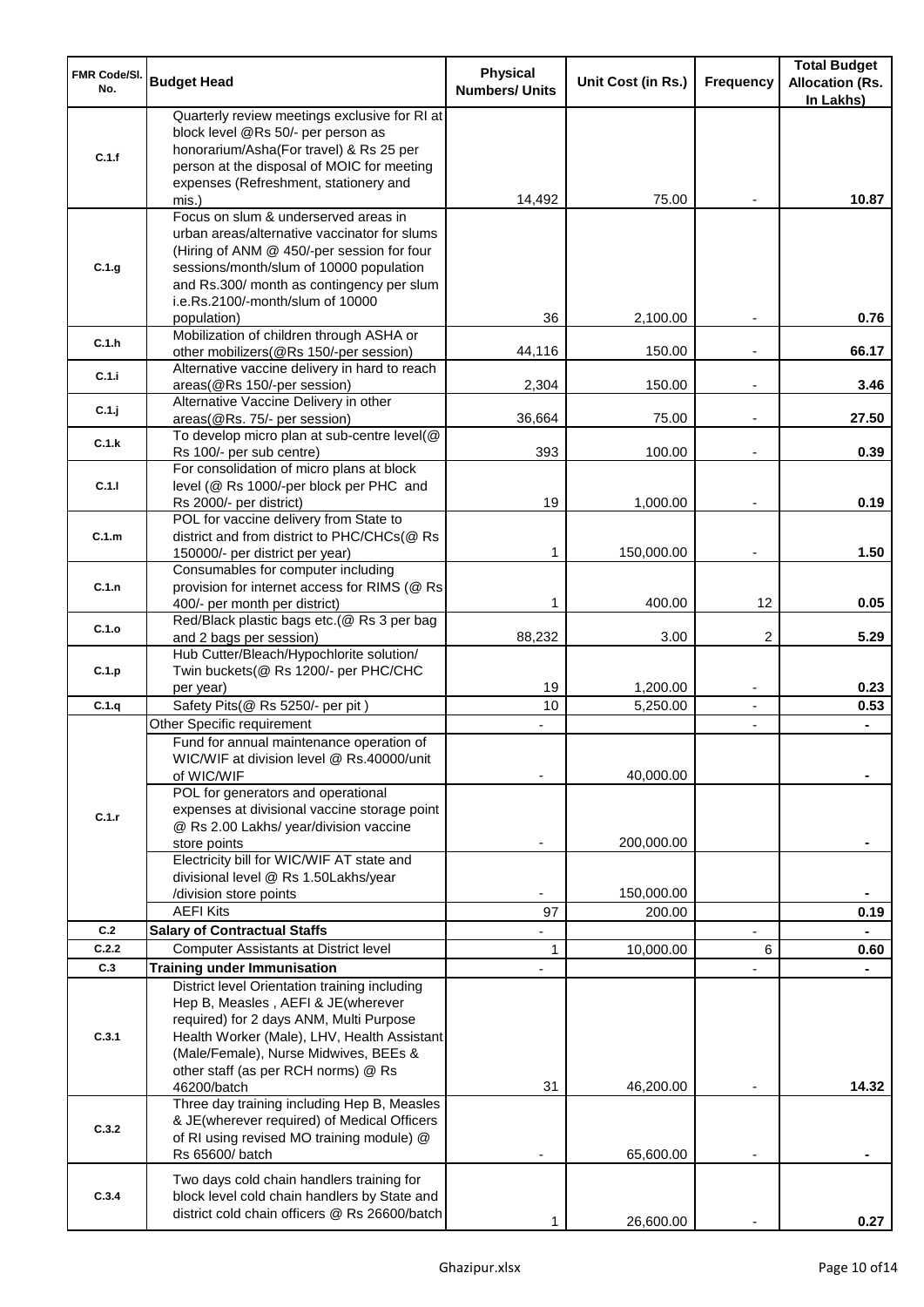| <b>FMR Code/SI.</b><br>No. | <b>Budget Head</b>                                                                                                                                                              | <b>Physical</b><br><b>Numbers/ Units</b> | Unit Cost (in Rs.) | Frequency | <b>Total Budget</b><br><b>Allocation (Rs.</b><br>In Lakhs) |
|----------------------------|---------------------------------------------------------------------------------------------------------------------------------------------------------------------------------|------------------------------------------|--------------------|-----------|------------------------------------------------------------|
| C.3.5                      | One day training of block level data handlers<br>by DIOs and District cold chain officer to                                                                                     |                                          |                    |           |                                                            |
|                            | train about the reporting formats of<br>immunization @ Rs 300/ person                                                                                                           | 17                                       | 300.00             | ٠         | 0.05                                                       |
| C.3.6                      | Intensified immunization training of front line<br>workers @ Rs 86660/batch                                                                                                     | 17                                       | 86,660.00          |           | 14.73                                                      |
| C.4                        | <b>Cold Chain Maintenance</b>                                                                                                                                                   |                                          |                    |           |                                                            |
|                            | Cold chain maintenance at PHC/CHC Level<br>(@Rs. 750/PHC/CHC per year)                                                                                                          | 17                                       | 750.00             |           | 0.13                                                       |
|                            | Cold chain maintenance at District Level<br>(@Rs. 15000/year)                                                                                                                   | 1                                        | 15,000.00          |           | 0.15                                                       |
| C.5                        | Asha Incentives- for full immunization @<br>RS.100 per child for full immunization in first<br>year and Rs.50 per child for ensuring<br>complete immunization up to 2nd year of |                                          |                    |           |                                                            |
|                            | age.(94.22% of the fund)                                                                                                                                                        | 98,961                                   | 150.00             |           | 139.86                                                     |
|                            | <b>TOTOAL - ROUTINE IMMUNIZATION</b>                                                                                                                                            |                                          |                    |           | 301.65                                                     |
|                            |                                                                                                                                                                                 |                                          |                    |           |                                                            |
| D                          | <b>National Disease Control Programmes</b>                                                                                                                                      |                                          |                    |           |                                                            |
|                            |                                                                                                                                                                                 |                                          |                    |           |                                                            |
| E                          | <b>Integrated Disease Surveillance Project</b><br>(IDSP)                                                                                                                        |                                          |                    |           |                                                            |
| E.1                        | Operational Costs (Rs. 25000/0 per Month)<br>including 10 Medical Colleges                                                                                                      |                                          |                    |           | 3.00                                                       |
| E.2                        | Remuneration for Contractual Human Resource                                                                                                                                     |                                          |                    |           |                                                            |
| E.2.1                      | Epidemiologist (Rs. 27500-44000)                                                                                                                                                |                                          |                    |           | 3.96                                                       |
| E.2.2                      | Microbiologist (Rs. 27500-44000)                                                                                                                                                |                                          |                    |           |                                                            |
| E.3.2                      | Data Manager (Rs. 18000 per Mth)                                                                                                                                                |                                          |                    |           | 1.62                                                       |
| E.3.3                      | Data Entry Operator (Rs. 11000/mth)                                                                                                                                             |                                          |                    |           | 1.32                                                       |
|                            | <b>Training</b>                                                                                                                                                                 |                                          |                    |           |                                                            |
| E.8                        | Medical Officers (3 days) @ Rs 50000 /<br>Batch, for one batch                                                                                                                  |                                          |                    |           | $\blacksquare$                                             |
|                            | Hospital Pharmacists/Nurses Training (1<br>day) @ Rs.38000 / Batch for 1 batch                                                                                                  |                                          |                    |           |                                                            |
|                            | One Day Training of Medical College Doctors                                                                                                                                     |                                          |                    |           |                                                            |
| E.8                        | Costs on account of Newly Formed Districts                                                                                                                                      |                                          |                    |           |                                                            |
|                            | <b>TOTAL-IDSP</b>                                                                                                                                                               |                                          |                    |           | 9.90                                                       |
| F                          | <b>National Vector Borne Disease Control</b><br><b>Programme (NVBDCP)</b>                                                                                                       |                                          |                    |           |                                                            |
| F.1.1                      | <b>Malaria</b>                                                                                                                                                                  |                                          |                    |           | $\overline{\phantom{a}}$                                   |
| F.1.1.b                    | <b>ASHA Incentives</b>                                                                                                                                                          |                                          |                    |           | 1.75                                                       |
| F.1.1.d                    | Monitoring, Evaluation & Supervision &<br>Epidemic preparedness including mobility                                                                                              |                                          |                    |           | 0.85                                                       |
| F.1.1.e                    | IEC/BCC                                                                                                                                                                         |                                          |                    |           | 0.42                                                       |
| F.1.1.g                    | Training/Capacity Building                                                                                                                                                      |                                          |                    |           | 0.25                                                       |
|                            | Sub Total - Malaria                                                                                                                                                             |                                          |                    |           | 3.27                                                       |
| F.1.2                      | Dengue & Chikungunya                                                                                                                                                            |                                          |                    |           |                                                            |
| F.1.2.a(iⅈ)                | Strengthening Surveillance for Apex Referral<br>Lab & Sentinel Surveillance Hospital                                                                                            |                                          |                    |           |                                                            |
| F.1.2.c                    | Monitoring/Supervision and Rapid Response                                                                                                                                       |                                          |                    |           | 0.20                                                       |
| F.1.2.d                    | <b>Epidemic Preparedness</b>                                                                                                                                                    |                                          |                    |           | 0.10                                                       |
| F.1.2.e                    | Case Management<br>Vector Control And Environmental                                                                                                                             |                                          |                    |           | 0.10                                                       |
| F.1.2.f                    | Management                                                                                                                                                                      |                                          |                    |           | $\overline{\phantom{a}}$                                   |
| F.1.2.g                    | IEC/ BCC for Social Mobilization                                                                                                                                                |                                          |                    |           | 0.20                                                       |
| F.1.2.i                    | Training/ Workshop                                                                                                                                                              |                                          |                    |           | 0.20                                                       |
|                            | Sub Total - Dengue & Chikungunya                                                                                                                                                |                                          |                    |           | 0.80                                                       |
| F.1.3                      | <b>AES/JE</b>                                                                                                                                                                   |                                          |                    |           |                                                            |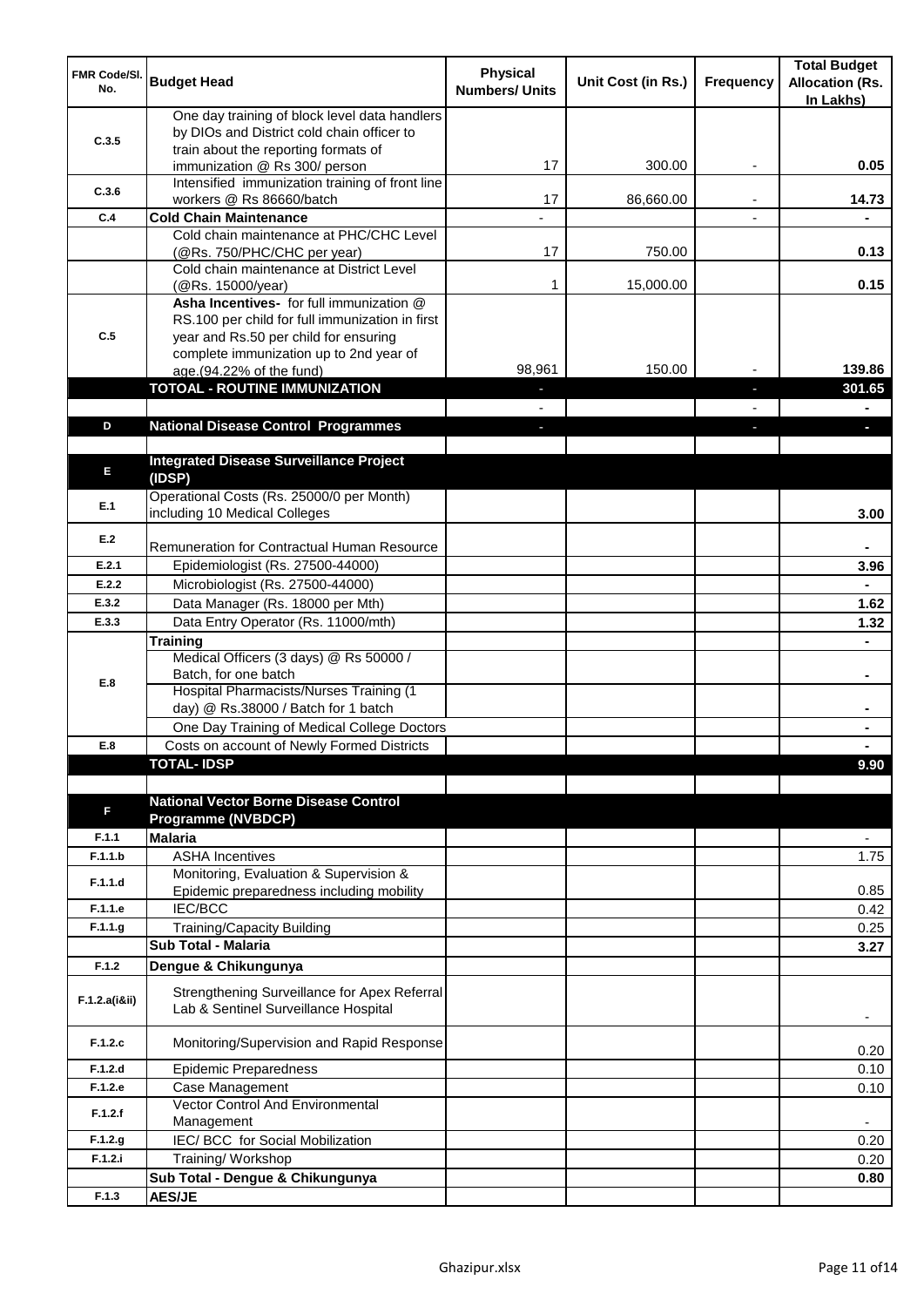| <b>FMR Code/SI.</b><br>No. | <b>Budget Head</b>                                                                                                                                                                                                                                                    | <b>Physical</b><br><b>Numbers/ Units</b> | Unit Cost (in Rs.) | <b>Frequency</b> | <b>Total Budget</b><br><b>Allocation (Rs.</b><br>In Lakhs) |
|----------------------------|-----------------------------------------------------------------------------------------------------------------------------------------------------------------------------------------------------------------------------------------------------------------------|------------------------------------------|--------------------|------------------|------------------------------------------------------------|
| F.1.3.a                    | Strengthening of Sentinel sites which will<br>include Diagnostics and Case Management,<br>supply of kits by Gol                                                                                                                                                       |                                          |                    |                  |                                                            |
| F.1.3.b                    | IEC / BCC Activities & printing material<br>pertaining to JE / AES                                                                                                                                                                                                    |                                          |                    |                  |                                                            |
| F.1.3.c                    | Capacity Building in case management of<br>Medical Officer and paramedical from                                                                                                                                                                                       |                                          |                    |                  |                                                            |
|                            | PHC/CHC at district level.                                                                                                                                                                                                                                            |                                          |                    |                  |                                                            |
| F.1.3.d                    | Monitoring and supervision<br>Procurement of Insecticides (Technical                                                                                                                                                                                                  |                                          |                    |                  |                                                            |
| F.1.3.e                    | Malathion)<br>Thermal Fog Machine (Small) @ 0.85                                                                                                                                                                                                                      |                                          |                    |                  |                                                            |
| F.1.3.f                    | lac/machine                                                                                                                                                                                                                                                           |                                          |                    |                  |                                                            |
| F.1.3.g                    | Operational cost for Malathion fogging (As<br>per Availability of 3 MT Technical Malathion<br>per district)                                                                                                                                                           |                                          |                    |                  |                                                            |
| $F.1.3.$ j                 | Paediatric ICU Establishment and HR &<br>operational cost for Paediatric ICU in<br><b>Endemic Districts</b>                                                                                                                                                           |                                          |                    |                  |                                                            |
| F.1.3.k                    | ASHA Insentivization for sensitizing<br>community                                                                                                                                                                                                                     |                                          |                    |                  |                                                            |
|                            | Sub Total - AES/JE                                                                                                                                                                                                                                                    |                                          |                    |                  |                                                            |
| F.1.4                      | <b>Lymphatic Filariasis</b>                                                                                                                                                                                                                                           |                                          |                    |                  |                                                            |
| F.1.4.a                    | State Task Force, STAC Meeting, printing<br>forms & register/ Mobility support, district<br>coordination meeting, sensitization of media<br>etc., Morbidity management, monitoring &<br>supervision and mobility support for Rapid<br>response including Line listing |                                          |                    |                  | 2.90                                                       |
| F.1.4.b                    | Micro Filaria Survey                                                                                                                                                                                                                                                  |                                          |                    |                  | 0.49                                                       |
| F.1.4.c                    | Post MDA Assessment by medical colleges<br>(Govt,& Private)/ ICMR institutions                                                                                                                                                                                        |                                          |                    |                  | 0.15                                                       |
| F.1.4.d                    | Training / Sensitization of district level<br>officers on ELF & Drug Distributors /<br>Peripheral health workers                                                                                                                                                      |                                          |                    |                  | 3.90                                                       |
| F.1.4.e                    | Specific IEC/ BCC at State, districts, PHC,<br>Sub Centre & village lable VHSC/GKs                                                                                                                                                                                    |                                          |                    |                  | 1.20                                                       |
| F.1.4.f                    | Honorarium for Drug Distributors including<br>ASHA & Supervisors involve in MDA                                                                                                                                                                                       |                                          |                    |                  | 7.80                                                       |
| F.1.4.h.ii                 | M.F.Survey in Non Endemic districts                                                                                                                                                                                                                                   |                                          |                    |                  |                                                            |
|                            | Sub Total - Lymphatic Filariasis                                                                                                                                                                                                                                      |                                          |                    |                  | 16.44                                                      |
| F.1.5                      | Kalazar                                                                                                                                                                                                                                                               |                                          |                    |                  |                                                            |
| F.1.5                      | Case Search/ Camp Approach                                                                                                                                                                                                                                            |                                          |                    |                  | 0.50                                                       |
| F.1.5.a                    | Spray Pumps & Accessories                                                                                                                                                                                                                                             |                                          |                    |                  | 0.10                                                       |
| F.1.5.b                    | Operational Cost for Spray including Spray<br>Wages & Pending liability of spray wages                                                                                                                                                                                |                                          |                    |                  | 1.00                                                       |
| F.1.5.c                    | Mobility / P.O.L./ Supervision                                                                                                                                                                                                                                        |                                          |                    |                  | 0.10                                                       |
| F.1.5.d                    | Monitoring & Evaluation                                                                                                                                                                                                                                               |                                          |                    |                  | 0.10                                                       |
| F.1.5.e / F.1.5.f          | Training for Spraying /IEC/<br>BCC/Advocacy/Incentive to ASHA/Loss of<br>Wages                                                                                                                                                                                        |                                          |                    |                  | 0.50                                                       |
|                            | Sub Total - Kalazar                                                                                                                                                                                                                                                   |                                          |                    |                  | 2.30                                                       |
|                            | <b>Cash grant for Decentralized commodities</b><br>for Malaria + Filaria F.6                                                                                                                                                                                          |                                          |                    |                  |                                                            |
| F.6(a,b,c,k)               | Drugs (Chloroquine, Primaquine 2.5/7.5mg)<br>and ACT                                                                                                                                                                                                                  |                                          |                    |                  | 0.30                                                       |
| F.6.f                      | D.E.C.                                                                                                                                                                                                                                                                |                                          |                    |                  | 9.82                                                       |
| F.6.h                      | NS 1 antigen Kit<br>Dengue                                                                                                                                                                                                                                            |                                          |                    |                  | 0.05                                                       |
| F.6.i                      | Larvicidal (Temephos, Bti(AS)/Bti (wp)(for<br>polluted and non polluted water)                                                                                                                                                                                        |                                          |                    |                  | 0.90                                                       |
|                            | <b>Sub Total- Dec.Commodities</b>                                                                                                                                                                                                                                     |                                          |                    |                  | 11.07                                                      |
|                            | <b>TOTAL-NVBDCP</b>                                                                                                                                                                                                                                                   |                                          |                    |                  | 33.88                                                      |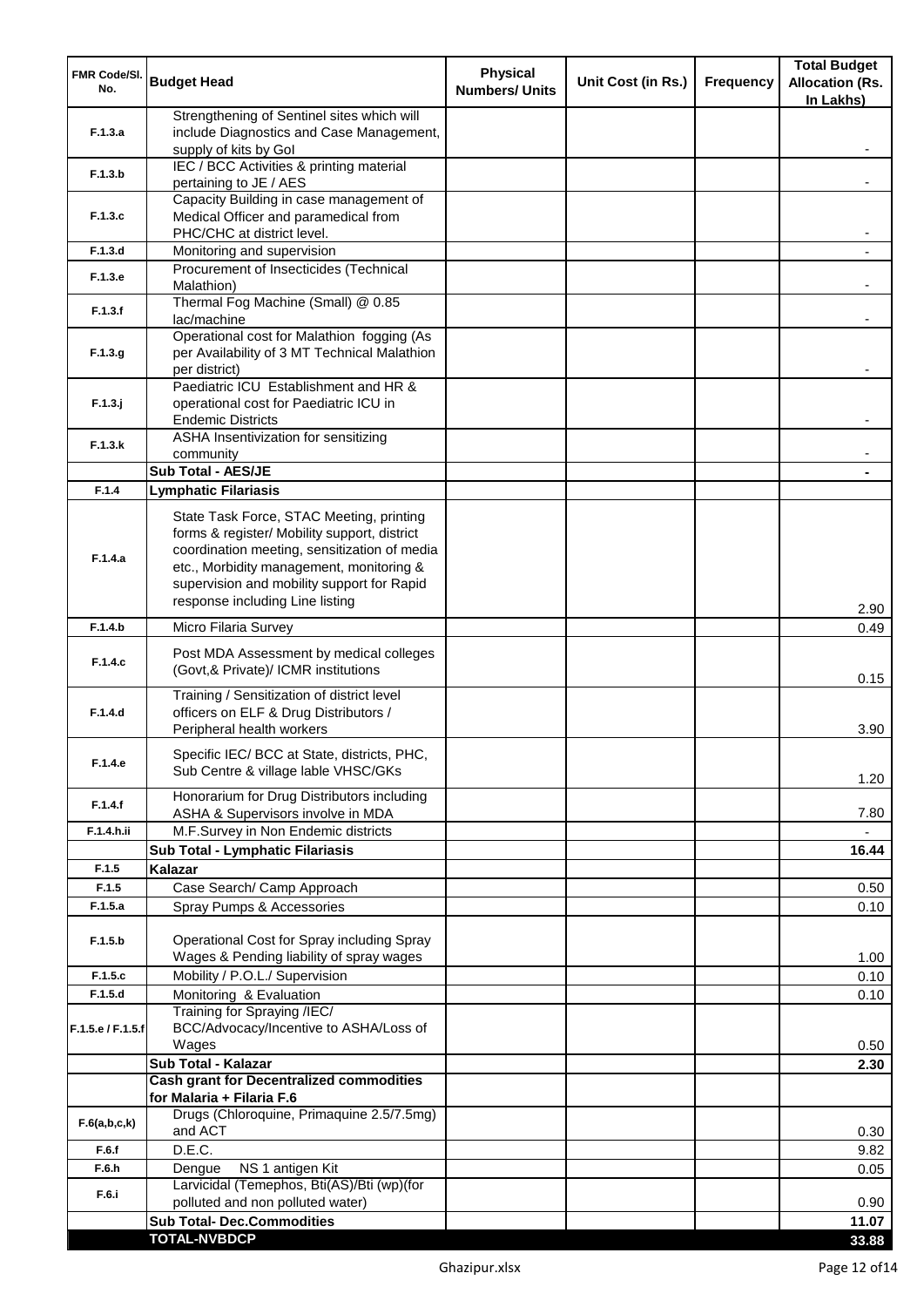| FMR Code/SI.<br>No. | <b>Budget Head</b>                                                                   | <b>Physical</b><br><b>Numbers/ Units</b> | Unit Cost (in Rs.) | <b>Frequency</b> | <b>Total Budget</b><br><b>Allocation (Rs.</b><br>In Lakhs) |
|---------------------|--------------------------------------------------------------------------------------|------------------------------------------|--------------------|------------------|------------------------------------------------------------|
|                     |                                                                                      |                                          |                    |                  |                                                            |
| G                   | <b>National Leprosy Eradication</b>                                                  |                                          |                    |                  |                                                            |
|                     | Programme(NLEP)                                                                      |                                          |                    |                  |                                                            |
| G.1                 | <b>Case Detection and Management</b><br>Specific Plan for high endemic blocks of low |                                          |                    |                  |                                                            |
| G.1.1               | endemic districts                                                                    |                                          |                    |                  |                                                            |
|                     | No. of High endemic blocks in Low endemic<br>Districts (ANCDR more than 10)          |                                          |                    |                  |                                                            |
|                     |                                                                                      |                                          |                    |                  |                                                            |
|                     | House to House Visit by Search team                                                  |                                          |                    |                  |                                                            |
|                     | Confrmaton of suspect                                                                |                                          |                    |                  |                                                            |
|                     | Intensive IEC Activity                                                               |                                          |                    |                  |                                                            |
| G.1.2               | <b>Services in Urban services</b><br>Urban Project 2 Mega cities, 2 medium City      |                                          |                    |                  |                                                            |
|                     | 2, 8 Medium City 1, 40 Townships                                                     |                                          |                    |                  |                                                            |
| G.1.3               | <b>ASHA involvement</b>                                                              |                                          |                    |                  |                                                            |
|                     | <b>ASHA Sensitization</b>                                                            |                                          |                    |                  | 0.316                                                      |
|                     | <b>ASHA Incentive for Services</b>                                                   |                                          |                    |                  | 0.200                                                      |
| G.1.4               | <b>Materials &amp; Supplies</b>                                                      |                                          |                    |                  |                                                            |
|                     | Supportive Drugs & Dressing materials                                                |                                          |                    |                  |                                                            |
|                     | Laboratory reagents and equipments                                                   |                                          |                    |                  | 0.40                                                       |
|                     | scalpels etc.                                                                        |                                          |                    |                  | 0.08                                                       |
|                     | Printing works                                                                       |                                          |                    |                  | 0.29                                                       |
| G.1.5               | <b>NGO Services</b>                                                                  |                                          |                    |                  | $\blacksquare$                                             |
| G.2                 | <b>DPMR</b>                                                                          |                                          |                    |                  | $\blacksquare$                                             |
|                     | MCR Protective Footwear (12500 pairs)                                                |                                          |                    |                  | 0.50                                                       |
|                     | Aids Appliances, Self Care Kit items etc.                                            |                                          |                    |                  | 0.17                                                       |
|                     | Welfare allowance for RCS patients @ Rs                                              |                                          |                    |                  |                                                            |
|                     | 8000                                                                                 |                                          |                    |                  |                                                            |
|                     | Reimbursement to institutions for RCS                                                |                                          |                    |                  |                                                            |
|                     | Screening cum Self Care Camp                                                         |                                          |                    |                  | 0.10                                                       |
| G.3                 | <b>IEC</b>                                                                           |                                          |                    |                  |                                                            |
|                     | Mass Media (TV, Radio, Press etc.)                                                   |                                          |                    |                  | 0.39                                                       |
|                     | Outdoor Media (Posters, Banners, Kiosk,                                              |                                          |                    |                  |                                                            |
|                     | Hoardings, Display boards, Miking etc.)                                              |                                          |                    |                  | 0.23                                                       |
|                     | Rural Media (Folk shows etc.)                                                        |                                          |                    |                  | 0.45                                                       |
|                     | Advocacy meeting                                                                     |                                          |                    |                  | 0.05                                                       |
| G.4                 | <b>Human Resource</b>                                                                |                                          |                    |                  |                                                            |
|                     | District Leprosy Consultant in high endemic<br>districts                             |                                          |                    |                  | 2.70                                                       |
|                     | Physiotherapist in high endemic districts                                            |                                          |                    |                  | 2.25                                                       |
|                     | PMW @ Rs 16000 per month                                                             |                                          |                    |                  | 20.16                                                      |
| G.5                 | Programme management                                                                 |                                          |                    |                  | $\blacksquare$                                             |
|                     | <b>For Contractual Staff</b>                                                         |                                          |                    |                  | 0.25                                                       |
|                     | Rent, Telephone, Electricity, P&T charges,                                           |                                          |                    |                  |                                                            |
|                     | Miscellaneous<br>DLO Office Consumables eg.Stationery                                |                                          |                    |                  | 0.35                                                       |
|                     | Items, Pendrive, CD etc.                                                             |                                          |                    |                  | 0.30                                                       |
|                     | Mobility Support- Vehicle hiring, POL and                                            |                                          |                    |                  |                                                            |
|                     | Maintenance for District Nucleus Team                                                |                                          |                    |                  |                                                            |
|                     | (one tenth)                                                                          |                                          |                    |                  | 0.15                                                       |
| G.6                 | <b>Others</b>                                                                        |                                          |                    |                  |                                                            |
|                     |                                                                                      |                                          |                    |                  |                                                            |
|                     | Travel expense for regular staff for specific                                        |                                          |                    |                  |                                                            |
|                     | programme/ training needs / awards etc.                                              |                                          |                    |                  | 0.065                                                      |
|                     | <b>TOTAL - NLEP</b>                                                                  |                                          |                    |                  | 29.40                                                      |
|                     |                                                                                      |                                          |                    |                  |                                                            |
| п                   | <b>Revised National Tuberculosis Control</b>                                         |                                          |                    |                  |                                                            |
|                     | <b>Programme (RNTCP)</b>                                                             |                                          |                    |                  |                                                            |
| 1.1                 | <b>Civil Works</b>                                                                   |                                          |                    |                  | 2.46                                                       |
| 1.2                 | <b>Laboratory Materials</b>                                                          |                                          |                    |                  | 11.29                                                      |
| 1.3                 | Honorarium                                                                           |                                          |                    |                  | 4.57                                                       |
| 1.4                 | <b>IEC/Publicity</b>                                                                 |                                          |                    |                  | 4.67                                                       |